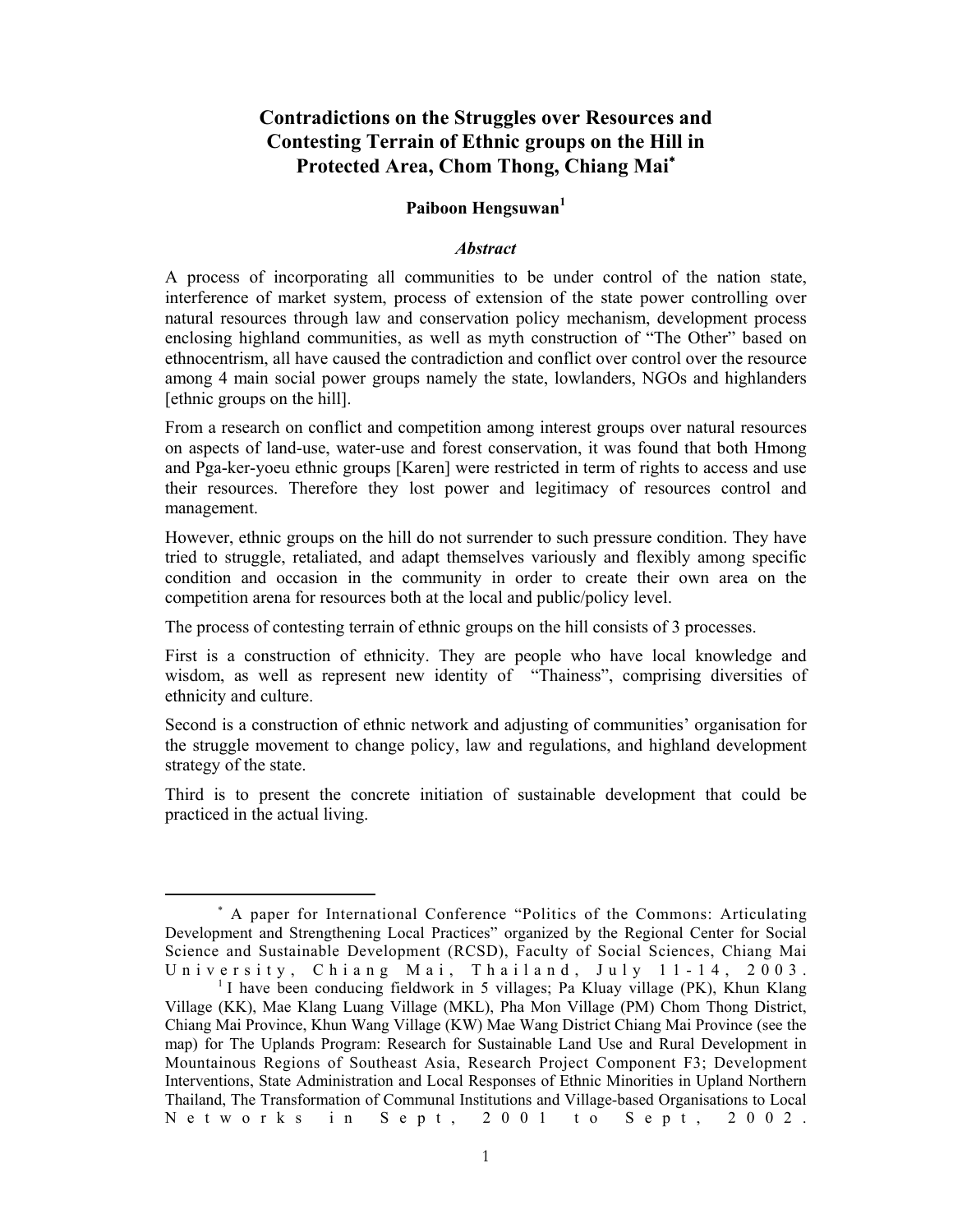Process of assertion of the rights and legitimacy for resources management as contesting terrain is still continuing together with the competition, between interest groups, for power over definition of meaning of conservation.

### **Introduction**

Thai government had first began acknowledge and set the polity to problems related to highlanders in the late 1950s. Opium cultivation, narcotic trade, guerrilla activities along border areas and forest destruction due to the shifting cultivation are among major problem mentioned by the state to the people categorised as "hill tribes" (Khajadpai, 1990; Pinkaew, 1999b and Hayami, 2000).

Through the nation state's eyes, they are "not Thai" (Chayan and Karan, 1999) people with primitive culture and politic. The monolithic image to hill tribes as "trouble aliens" is the prejudice to them from Thai society. Thus, the government has regulated the policies and operated lots of development projects through the hill tribes landscapes (Hayami, 2000).

The three ugly step-sisters – the security, opium and forest degradation issues -- were actually not the problem of ethnic minorities but Thai majorities. The real problem is about the politic of ethic minorities; hill tribes were rejected their requested Thai nationality and were treated "inferior" from the state development policy. It made them lost dignity, no longer proud to their culture and had no bargaining power in the superior market trade. To solve the hiltribes problems, based on such prejudice, the government had formulated projects by relocate hilltribes out of the forest areas (Anan, 1987-88; Lee, 1987 and McKinnon, 1987). The politic on ethnicity is complicated as it entangles with the politic on environment issue and also converged to the decades-long land rights and citizenship issues. Ethnic minorities are often stigmatized as forest destructors and labeled "noncitizen" on their heads (Hayami, 2000: 107).

In highland areas, state policies were to force the hill tribes settle down in particular areas and change their traditional cultivation to be more commercial agriculture such as substitute their opium cultivation with plantations of cabbage, longan or other fruits. While in lowland areas, Northern residences were also forced to change their traditional subsistence cultivation to be more commercial farming, pumping up the productivity to support the demand of capitalism market.

Farmers are highly depending on market and expand aggressively their agricultural areas which are also exploited rapidly. In Ching Mai-Lamphun valley, for example, the high water consumption longan orchard area is growing at the high rate. In Chiang Mai along, the area is as much as 203,260 rai [32,521.6 hectare] in 2002. In Chom Thong district, the area has increased from 5,000 rai [800 hectare] in 1975 to 31,500 rai [5,040 hectare] in 1998 (*Watershed*, 1998) and 31,928 rai [5,108 hectare] in 2002 (Chom Thong District Agricultural Office, 2002). Within three decades, the longan plantation area in one district of Chom Thong is growing more than 600 per cent, worth more than 15 per cent of total longan area of the whole Chiang Mai province.

During the 1990s economic boom, land speculation had made huge areas of land around the foot of Doi Inthanon transferring from local ownerships into the hands of big company and urban-rich people. More than ten thousand rai area was used for the real-estate, golf course and resort such as Inthanon Highland Project, and Inthanon Golf Land and Country Club (*Monthly Manager Magazine*, 1992: 38-40). This is a major causes of decreasing forest area.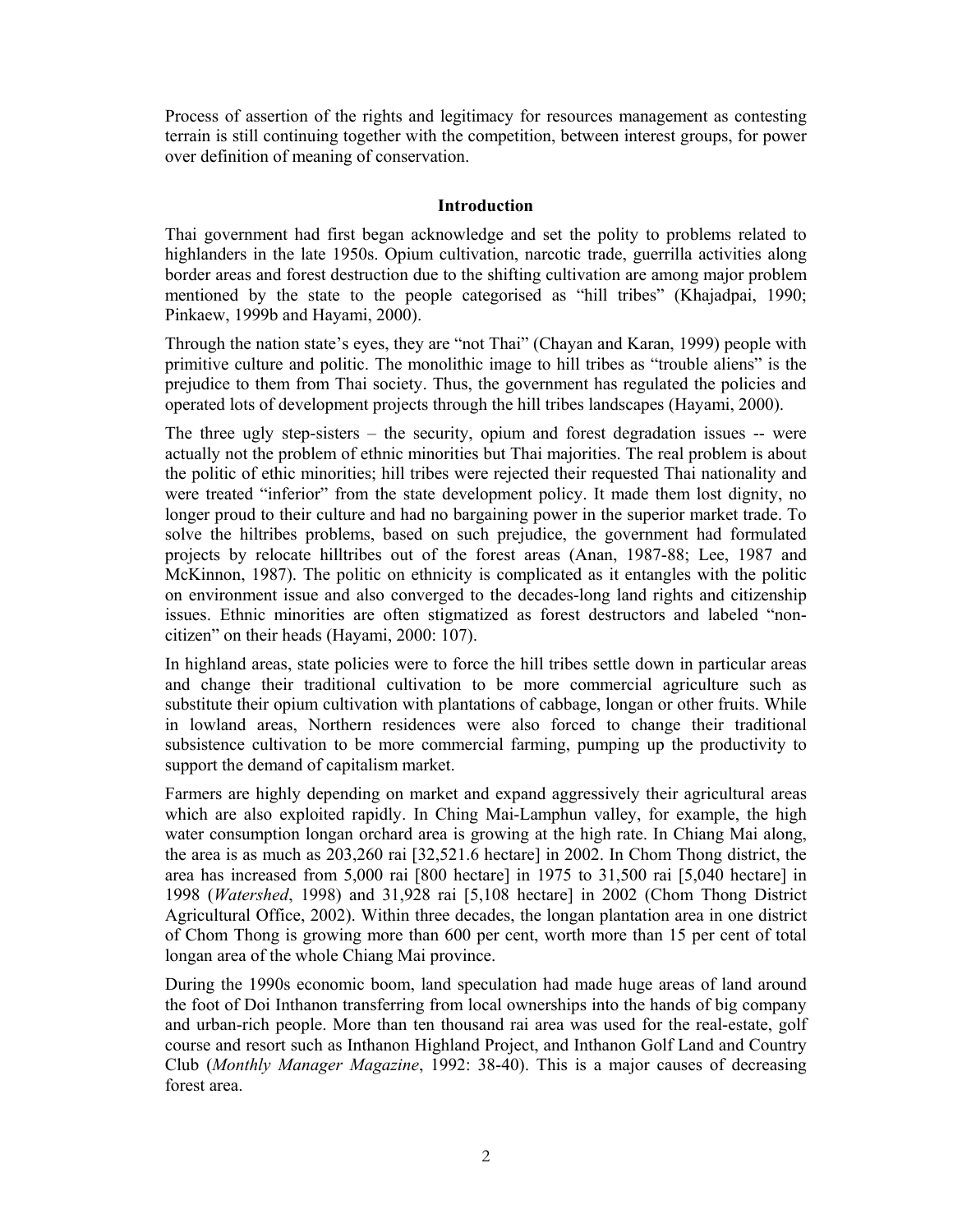The extreme exploitation of lands and forest on both highland and lowland has put more and more tension on the natural resources conflicts, such as conflict on water management between highland and lowland residents during the drought period. The conflicts are obvious in Chaing Mai's Doi Inthanon National Park [DINP] and Nan's Doi Phuka-Doi Padaeng National Park [DPKNP].

In the case of DINP, the conflict began in the last 1980s between highland ethnic minorities -- Hmong and Pga-ker-yoeu -- and lowlanders led by Dhammanaat Foundation and its supporters the Chom Thong Watershed Conservation Association [CTWCA], an organisation of Chom Thong residents established by the foundation. The lowlanders had blamed the highlanders for causing water shortage in their areas and held the protests violently calling them to move out from their communities which are the watershed and national park areas. While the highlanders argued they were scapegoat of the complex water shortage phenomenon. The conflict had growing double when the CTWCA and Dhammanaat Foundation has got the strong back up from the Royal Forestry Department [RFD]. The lowlanders had held more violent protest to threaten the Hmong residents.

On March 22, 1998, the lowlanders under the help of DINP officials had invaded KK village, destroyed the Buddhist pavilion and removed two Buddha images from the village to another temple in Chom Thong city, the Lanna Sangayanwararam Temple.

On April 21, 1998, CTWCA and park officials had held the symbolic protest by sending wreath and burning effigies of well-known academics of Chiang Mai University who supported the highlanders (Assembly of Academics for the Poor, et. al., 1998, Chayan and Karan, 1999).

In May,1998, they held more violent protest, block the only road the highlanders use to travel to the city, demanding them to remove from the area and also demanding the government revoke the April 1997 cabinet resolution which allow the highlanders settlement (Pinkaew, 1999c: 108-110; Kwan-Isara, 2000: 168 and Hayami, 2000: 118).

Practise of park officials was double standard when the highlanders were often arrested for the forest destruction charge when they do farming in the area, the illegal practice of lowlanders was ended up with nothing when they intruded and cut down lichi trees in Hmong's orchards twice (Suradej, 2001). Considering from the circumstance and situation of the conflict, chance of compromising in this case is hardly possible.

In 2001, the MOAC had set up the Development Participation for National Park's Sustainable Management<sup>2</sup> Project, a pilot project that expected to strengthen community capacity on park management by creating cooperation among villagers and local organisations, NGOs, and Government agencies. The project would conduct in six national parks. In Chaing Mai, it had conducted in 14 villages in OLNP which were including part of the Hmong and Pga-ker-yoeu villages that are in conflict.

The project had set up special committee, comprised of representative from mentioned partners but appointed by RFD, making the committee is "tiger paper" in practical when most decision-making was in the hands of RFD's regional office. As a result, the committee's work was mostly on controlling specific activities of hill tribes, limiting their

 $\overline{\phantom{a}}$  2  $2$  The pilot project of RFD started in 6 NPs; 4 National Parks [OLNP, Doi Puka NP in Nan province, PU Pha Man NP in Khon Khan province, and Chalerm Rattanakosin NP in Kanchanaburi province] and 2 Sea National Parks [Laem Son NP in Ranong province, and Tale Ban NP in Satun p r o v i n c e ] . ( R F D , 2 0 0 1 )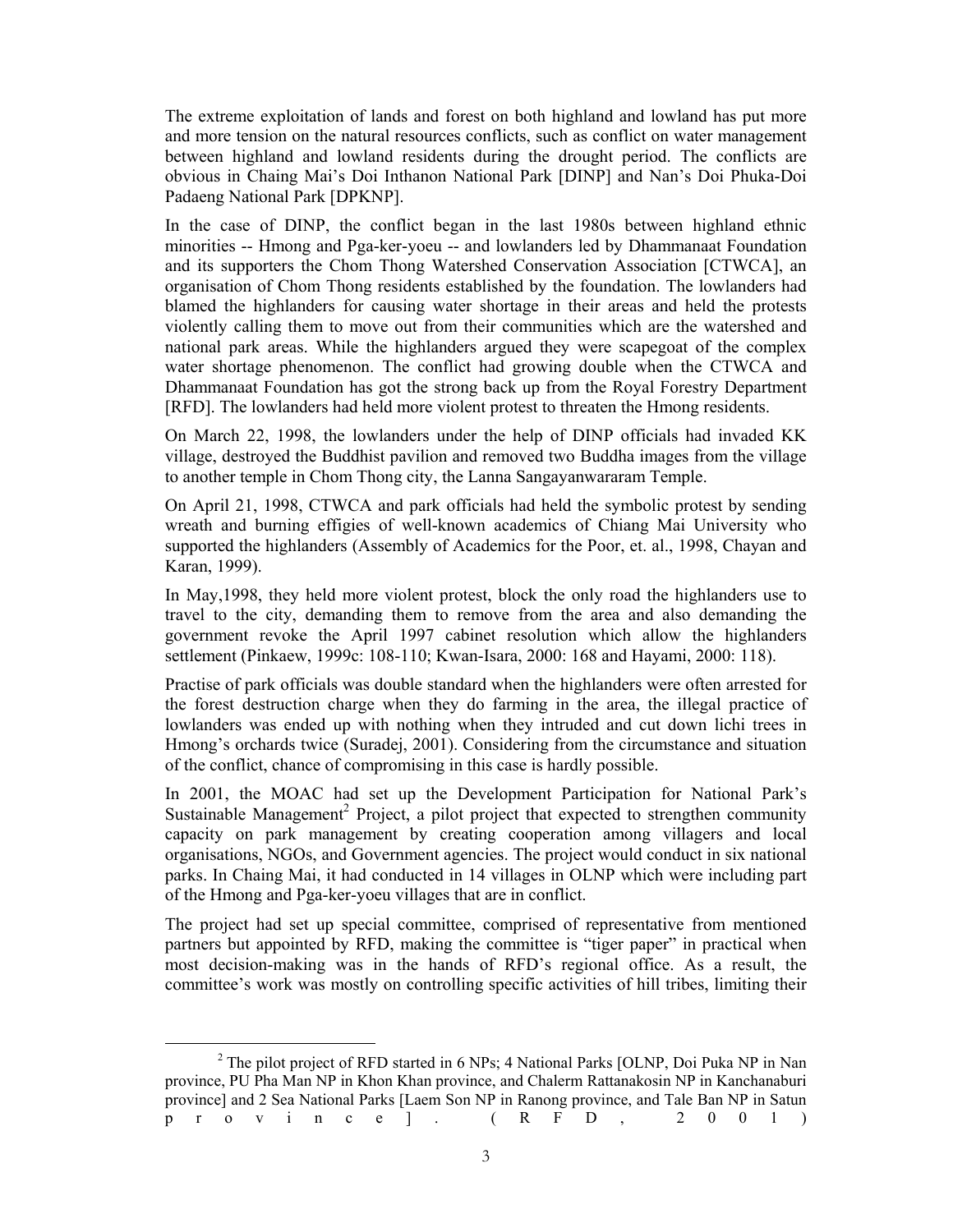further development activities and not acknowledging the significant issue for hill tribe like land rights.

The conflict over utilization of water, land and forest between the two groups is not occurred independently. It is a result of two factors; the "dark green" concern of middle class people in the urban area and the centralised state policy on poverty alleviation, opium and security problems, and on natural resources conservation. The phenomenon is the reflection of the violent problems that are hidden in the social structure that gives unequal power to different groups in society.

# **Ethno-eco Politic**

Practically, the controversy and problem related to the highlanders and lowlanders are distorted and scaled down to be only a conflict of two groups of residents. In fact, it is a problem resulting from the malfunction social structure and inappropriate state policy which is the problem of the whole society. While the conflict continues, there has a significant phenomenon occurring from those who are involved in the conflict. They had developed their own philosophy and strategy, create cooperation among alliances. While to the opposition side, possibility of compromising is dimming. Differently, similarly, separately and overlappingly, people have played various kinds of roles which will depend on context and condition in particular time, Therefore, along the their opposition process, their reaction and practicing is worth focusing.

# The process of the nation state control over natural resources

Since 1961 when the first National Economic and Social Development Plan had implemented, the nation state had continued expanding its power to control the natural resource management, automatically, reducing a traditional access of highland ethnic minorities to the resource more and more.

An official figure of forest area when the plan had begun was 50 per cent while the real figure was 53.33 per cent of total country's area. After that the figure was continued decreasing due to the state policies that promoting the commercial logging, commercial agriculture, large-scaled dam projects, and road constructions (Chaianan and Kusuma, 1992).

Until 1985, the government had declared the protected forest area base on the Forest Conservation Law and the National Forest Policy [NFP]. At that time, NFP's committee announced to remain the forest area at 40 per cent of the nation's land area, 15 per cent as the protected forest area and another 25 per cent as the economic forest area. And later in 1993, the policy had reversed to 25 per cent of protected forest area and the rest 15 per cent of economic forest area.

Over the past three decades, not only controlling the natural resources in the forest, the state's forest management policy had also controlled livelihood of people in the forest area automatically. The establishment of national parks and other forest-protection zone are often caused conflict with local people as the parks had included community areas. In 2001, the number of people whom are living in the protected zone is as high as 4,600 families covering 8 million rai area, according to the RFD's survey. Recently, RFD had planned to declare more 15 million rai area of protected zone. Totally, the number of people in the protected zone should be several millions (Nithi, 2002: 6).

During 1989-1994, RFD's survey found number of communities are locating in the area where they prepared for the new protected forest establishment. The survey had conducted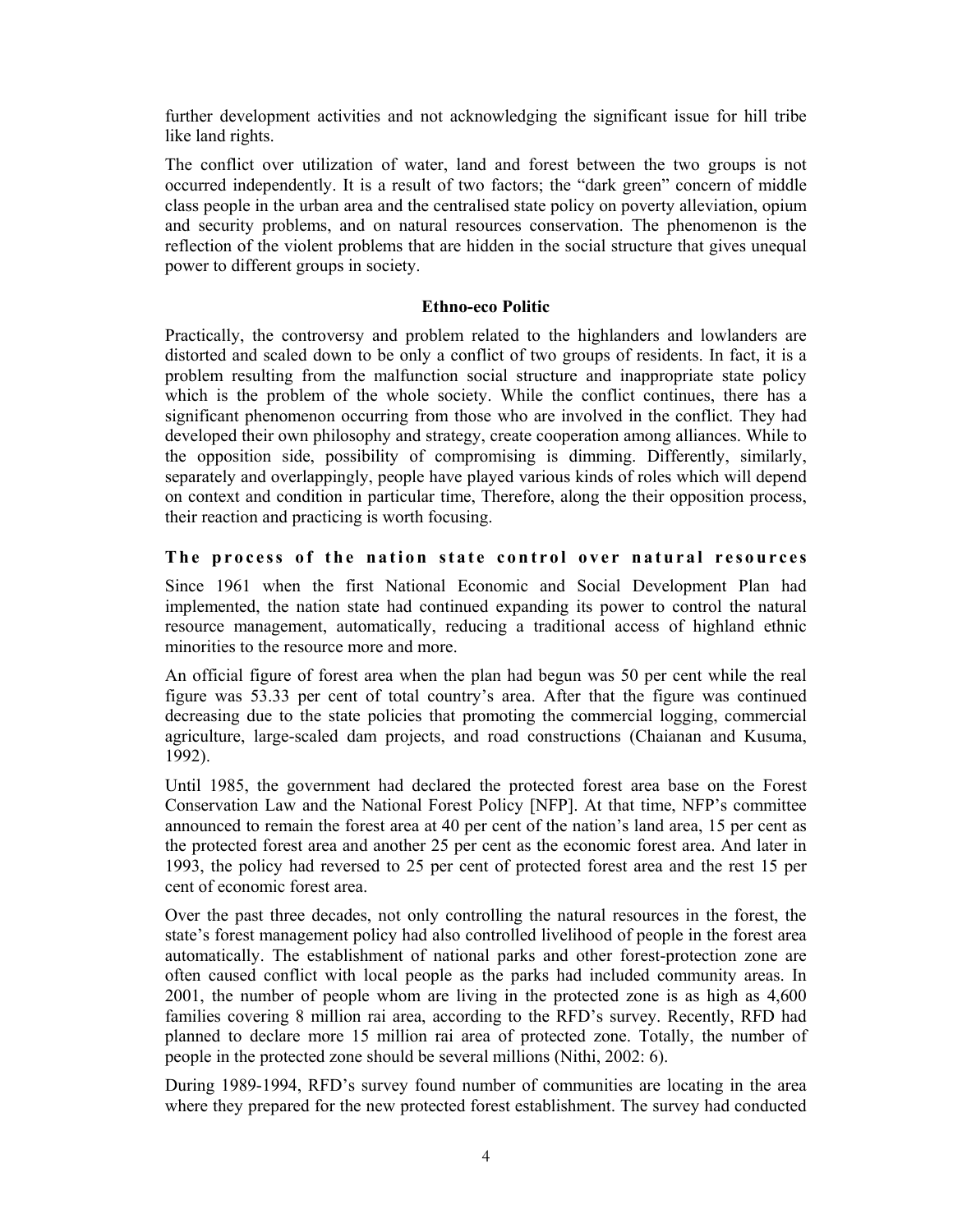in 19 areas in the North including the proposed Mae Wang National Park, Doi Chiang Dao National Park, Mae Khan National Park, and so on. The living of those local dwellers would be immediately illegal since the establishment. (Prayong Doklamyai, in Northern Development Foundation, 2001: 19)

Due to its rich of biological resource, Doi Inthanon sphere – Southwest of Chiang Mai – is attracted for the protected area's establishment. DINP and OLNP were established in 1972 and 1991 respectively with the area of 301,500 rai (482.4 Sq.Km.) and 345,625 rai (553 Sq.Km.) respectively. DINP is ranked the first park in the North while the OLNP is the 68th. Both are covering four districts of Chiang Mai; Sanpatong (Mae Wang), Chom Thong, Mae Chaem and Hod. DINP has enclosed 39 villages (5,625 people); 31 Pga-keryoeu villages, 4 Hmong's, and 4 Northern Thai villages. Moreover, the park is surrounded by another 83 lowland villages (45,950 people). Thus, the established of DINP and OLNP have enclosed many of the highland ethnic village settlements and cultivation lands including KK Village, MKL Village PM Village, and PK Village.

To the planned Mae Wang National Park case, the proposed area covers mainly Mae Wang district and a part of Chom Thong, Mae Chaem, San Patong, and Mae Rim district where are home to large number of ethnic people presently. The plan was opposed by local residents under the name of Mae Wang Watershed Network. Their opposition was ignored from RFD. Instead, the authority had expanded their watershed conflict.

From the point of view of watershed management, the 1982 cabinet resolution's approval for the national watershed classification had made all major Northern catchment areas were classified to be six zones; 1A, 1B, 2, 3, 4, and 5. The classification was based on only the physical parameter including slope, elevation, geologic, type of soil, rock, and forest without the social-cultural parameter. The 1A is the most sensitive zone, would be preserved as watershed area and no any development activities allowed except mining licensing before 1982 (Pinkaew, 1999c: 113). Studies found the ethnic residents are living in the protected area in the North as much as 40,384,711 rai or 49 per cent of the total area. In the Upper North along, number of ethnic villages in the 1A zone is as high as 2,777 villages (Boonta and Atchara, eds., 1999).

 In DINP case, seven villages of Hmong and Pga-ker-yoeu are in 1A zone, two in the 1B zone, eighteen in zone 2, eleven in zone 3, and one village in zone 5. (TDRI, 1997: 70-71), these including the settlement of PM Village in zone 2, KK Village and MKL Village in the zone 3. For PK Village, during 1985-86 cabinet resolutions had been classified the area as 1A watershed area, where agricultural activities are not allowed. As a result, Hmong people were prevented from their traditional slash-and-burn practices and their agricultural areas were confined to only around their villages.

Apart from the national forest policy and the watershed classification, the government had also planned to evacuate the hill tribes out of the protected zones even though their settlements were long before the zone establishment. It is obviously they have excluded from their previous open-access land resource and lost the previous control over local resources. Consequently, Hmong thus became victims of society in term of deforestation and resource management.

Ethnic minorities groups and highland natural resources have not only been controlled through an apparatus; law and regulation and state policy mechanism, but also through the highland development projects conducted by both national and international authorities and agencies. The stepping in of state through the highland development projects had cause great affect on hill tribes's way of life.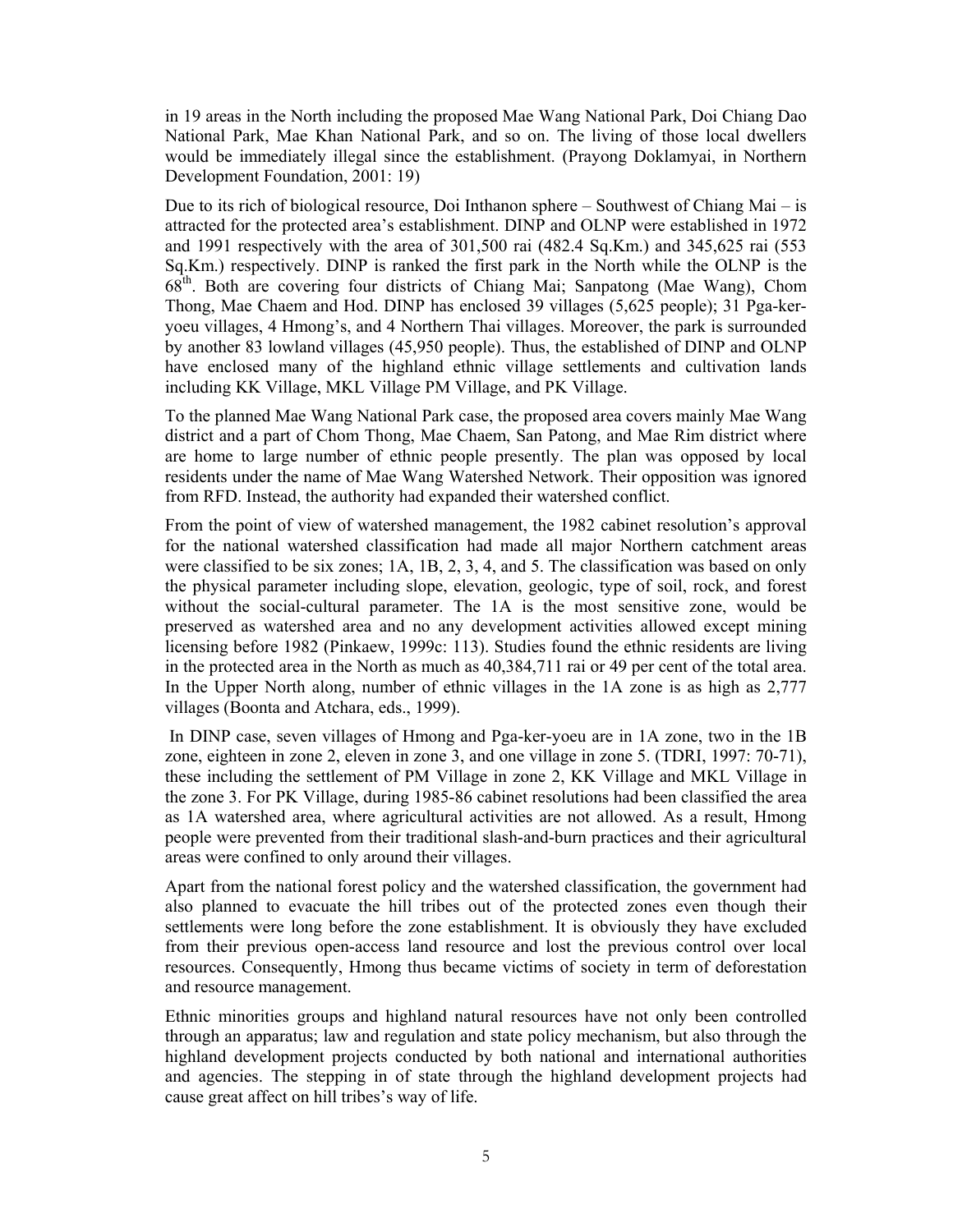In 1959, since the ban of opium cultivation was legalised (The Royal Project, 2001), UNDP has funded to Thai government for many highland development projects, such as the Highland Agriculture and Marketing Programme [HAMP], the Thai-Norwegian Church Aid Highland Development Project [TN-HDP], and the Royal Thai Project (Pinkaew, 1999c: 114).

The Royal project was initiated in 1969 by His Majesty the King Bhumibol, now is a foundation (NGO) operated by the state agency. It has a super power over the bureaucracy. Its administration is the government's-like. It was also intially received financial support from the government. In July 29, 1997, the cabinet had approved in principle the Bt1.531 billion five years research and development master plan (1997-2001) for the project.

The project was also funded Bt209.49 million – Bt7.84 for research and Bt209.49 for development -- (Secretariat Division of MOAC, 2000) in 1999 for its research and development project in cooperating with sixteen the government agencies and state enterprises -- especially various departments of MOAC -- various research institutes and universities such as Kasetsart, Chiang Mai, Mae Jo and Thailand Research for Sciences and Technology Institute (TDRI).

After the opium ban, the cash crops was promoting in Doi Inthanon plateau. During 1970- 1985, the United Nation and Thai Programme for Drug Abuse Control had conducted the Crop Replacement and Community Development Project in the hillbribes villages including KK, KW, MKL and PM Villages.

UNDP -- in cooperation with the Highland Development Program and the Public Welfare Department – had encouraged the villagers to grow crops replacing opium. They provided training on agriculture, conservation and drug problem.

In PK Village, Thai-Norway Highland Program operated during 1982-1987, after the UNDP programme was finished. It encouraged the Hmong and Pga-ker-yoeu people to grow cash crop including cabbage, potato, coffee, and fruit trees like peach and Japanese apricot and apple. It also introduced an agricultural chemical usage to them, the land improving technique by making contour line of Ma Hae horse tamarind trees and also soil erosion-prevention technique of lock lines. The programme had also provided them the irrigation system, set conduits and water on pipe system for the villagers.

After the declining of coffee growing boom, other crops were introduced replacing such as red bean but it was failed because of deficit problem. During they were facing the low price of coffee product, conflicts between the Hmong villagers and lowlanders had begun due to the intensive chemical usage of the Hmong. It had no attempted from officials to cease the conflict. In 1983, the cabbage plantation was boomed among Hmong communities due to its high profit. They expanded the plantation area until the RFD ban on the expansion. So, they turned to grow the mono-crop permanently with an intensive use of agricultural chemical and fertiliser.

The programme accomplished its goal by introducing other cash crops and faced resistance from the villagers at first. Later they were convinced to go cash crops as it is legal. The opium cultivation was completely ended in the area in the mid of 1990s. In Doi Inthanon case, the opium-replacing programme had accomplished its goal and made villagers heading to cash cropping. After that, in 1979, the Royal Project had entered the area. It established its centre office in the plain area near KK Village [the Khun Wang Royal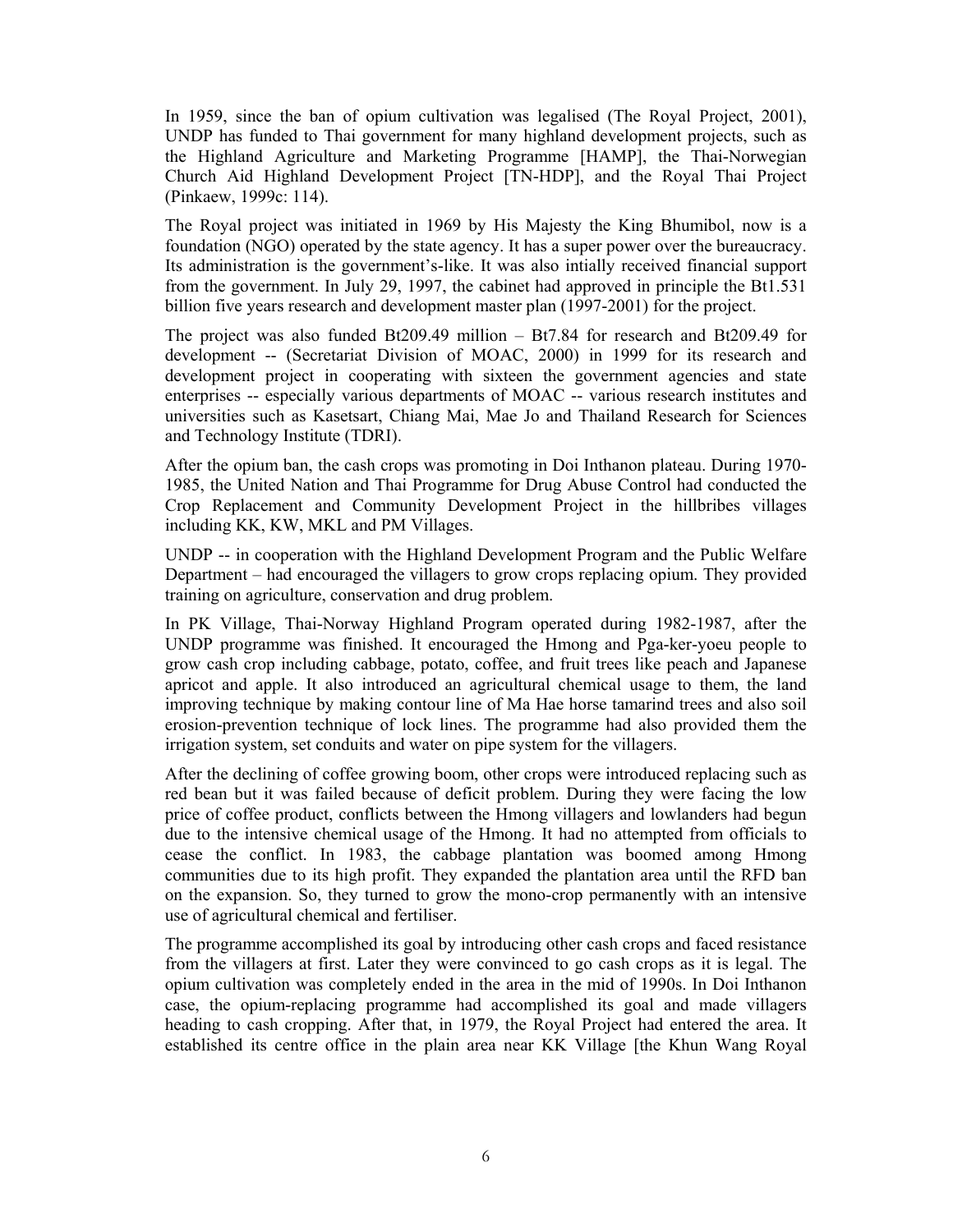Project Development Center was set up in KW Village area in 1992, but failed in PK Village $]$ <sup>3</sup>.

Despite their appreciation to the great initiation of His Majesty the King on the project, the villagers were somehow feeling uncomfortable to a non-transparent operating of the project's officials. As benefit involved, such as the project had to deducted high expense and sometimes farmers were taken advantage through documentation system. Normally, they were deducted 15 per cent from net income for the project. In early 1990s, they had to get loan from the Bank for Agriculture and Agricultural Cooperative [BAAC] without seeing the contract. All contracts are with the project. They had to pay more 11 per cent interest to the bank un-informingly. They had never got receipts for their fertiliser, seeds and other raw materials use, thus, they had no idea how high their debt amount to the project. Sometimes they were over charged due to the mistake of officials. They had asked for the receipts but received it only 4-5 days before the system backed to the previous no receipt system again.

In 2001, for example, an assistant of the head MKL Village had grown Sukini without joining the project. He did not get any fertiliser or insecticide from the Royal Project, but sold the products to the Royal Project. The project officials deduced him Bt400 of his total product price of Bt3,000 for the chemicals even though he did not get it. The assistant of the village's head had to negotiate with the officials for the money paid. But the officials just said that if the assistant would grow it in the next time, he could receive fertilizer and insecticide to equal value of money kept back. In this case it was a mistake of the officials but they did not return money to the villagers. They disclaimed responsibility for the mistake and did not care what the villagers wanted. The villager preferred his money to the production inputs.

It is estimated that half of the villagers in KK Village, the project's member, had sold their high-standard flowers product through the Royal Project agent [on a contract basis, receiving all inputs, and also a credit from the BAAC] at the good price. The low standard product would be sold to other brokers or sold in the market by themselves.

Farmers are often complain that their products are rejected by Royal Project due to an alleged low quality or inappropriate use of pesticides. They said they had feel of their no bargaining power to the project.

> *"We have spent long time taking care of the products but the project official just say it is low grade. We feel really sad. Could the project lower a little bit its quality standard?"<sup>4</sup>* they complained.

It is impossible as the standard is set by head office in Chiang Mai and so far it has no policy to lower the standard, the project official responsed their requirement. Instead, the official had tried to help farmers by finding merchants to buy their low grade product.

Practically, the Royal Project system has never neither train farmers to depend on themselves nor protect their land rights and profit. While the village organisation is not

<sup>3</sup>  $3$  In 1991, the Royal Project came into PK Village to run the programme and change Hmong's traditional agriculture, but CTWCA came up to threaten, destroy the plots, set a fire of the Royal Project's temporary office. In addition, the members of CTWCA arrested the Royal Project staff and sent him to the Chom Thong police station. As a result, the Royal Project decided t o s t o p w or k i n g i n P K V i l l a g e .<br><sup>4</sup> F i e l d w or k surveyed on the 5<sup>th</sup> N ov 2001.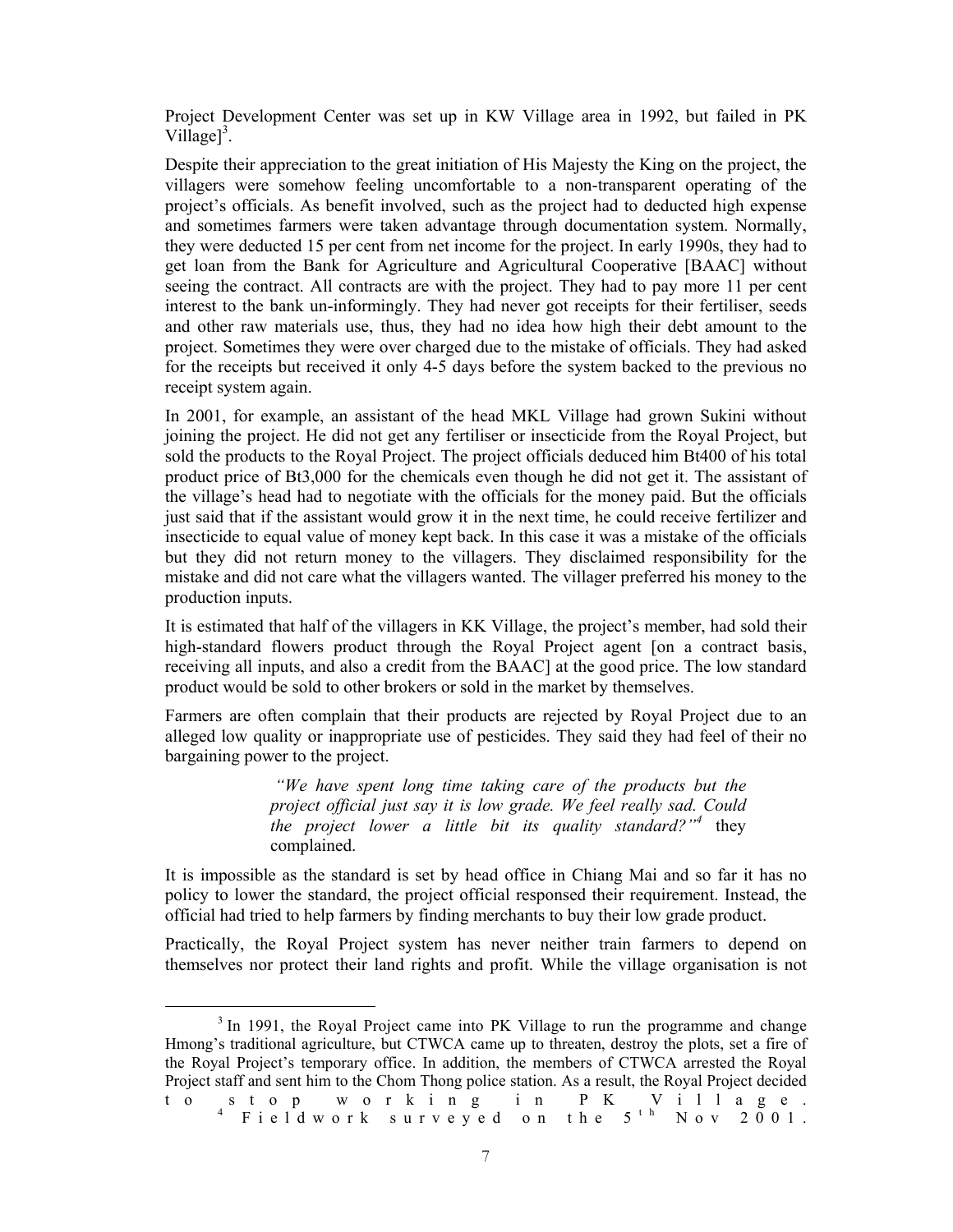strong enough to deal with such facing unfamiliar problems. They have to depend on the project constantly. Furthermore, hill people cannot form a strong group of producers to manage the production and marketing by themselves. They barely have access to commercial external markets.

Therefore, the process of integrating highlanders into the commercial agricultural market, in term of contract farming, has two sides of a coin. On one side, it provide the villagers the opportunity of additional income. On the other side, farmers' production is mostly depending on the demand of external market. Moreover, such way of production is questioned over its ecological sustainability and health impact due to the intensive use of toxic chemical.

# Contradiction and Representation of "Conservationists"

The state policy that attempt to move people out of the forest area is based on the belief that they are forest intruders, the forest conservation law's violator. And its implementation has led to conflicts and violence.

Previously, the right over natural resources is in the hands of local people without intervention from state. The local communities have developed various patterns of rule and customs on resources untilisation. Until the western law system was introduced and integrated into Thailand that the state had begun controlling the resource use and ignored their traditional practise on forest management following the Western's philosophy on resource management. It has practically violated and reduced the community rights (Yos, 2000).

The local community's resource management is subsistent security-centred and based on traditional principles and customs -- such as the usufruct and community rights. Its nature is not static but dynamic responding to the facing condition and social changes. Thus, principally, the principle of state in forest management is contradicting to the local's. Apart from the state's pressure, lowlanders and urban middle class conservationists are joining putting pressure on the ethnic minorities forcing them to move out from the forest area. However, the affected villagers did not sit still and embrace an unwilling destiny. They had put all effort to seek proper way out for the problem and the chance is likely promising due to the present wider space of Thai law and socio-political condition.

Among their three main "tough" duties of Doi Inthanon National Park officials - deforestation's suppression, research and facilitate tourism activities – the most controversial duty is the tourism promotion job as it is practically contradict to the other two duties.

The current tourism policy in the park is to focusing on using marketing tool to encourage more people visiting the parks and left all burden related to the visiting to the park authority. Through an announcement of its governor, Tourism Authority of Thailand (TAT)'s mission, is to double foreign tourists to 15.3 million within five years in order to gain the double income of Bt668 billion (Rojana and Kamon, 2002).

Among various tourism activities on Doi Inthanon, an ecotourism is one on top priority in the recent year. An organisation was established called the Doi Inthanon Eco-tourism Club [DIEC], to operate the ecotourism policy there. It aimed to integrate local people into the tourism development in the area, thus, the Pga-ker-yoeu in MKL Village was selected into the plan. Most activities of the club are a public relations job, information distributing through website and provide training for local guides. However its limit budget problem had made the club's performance was limiting too.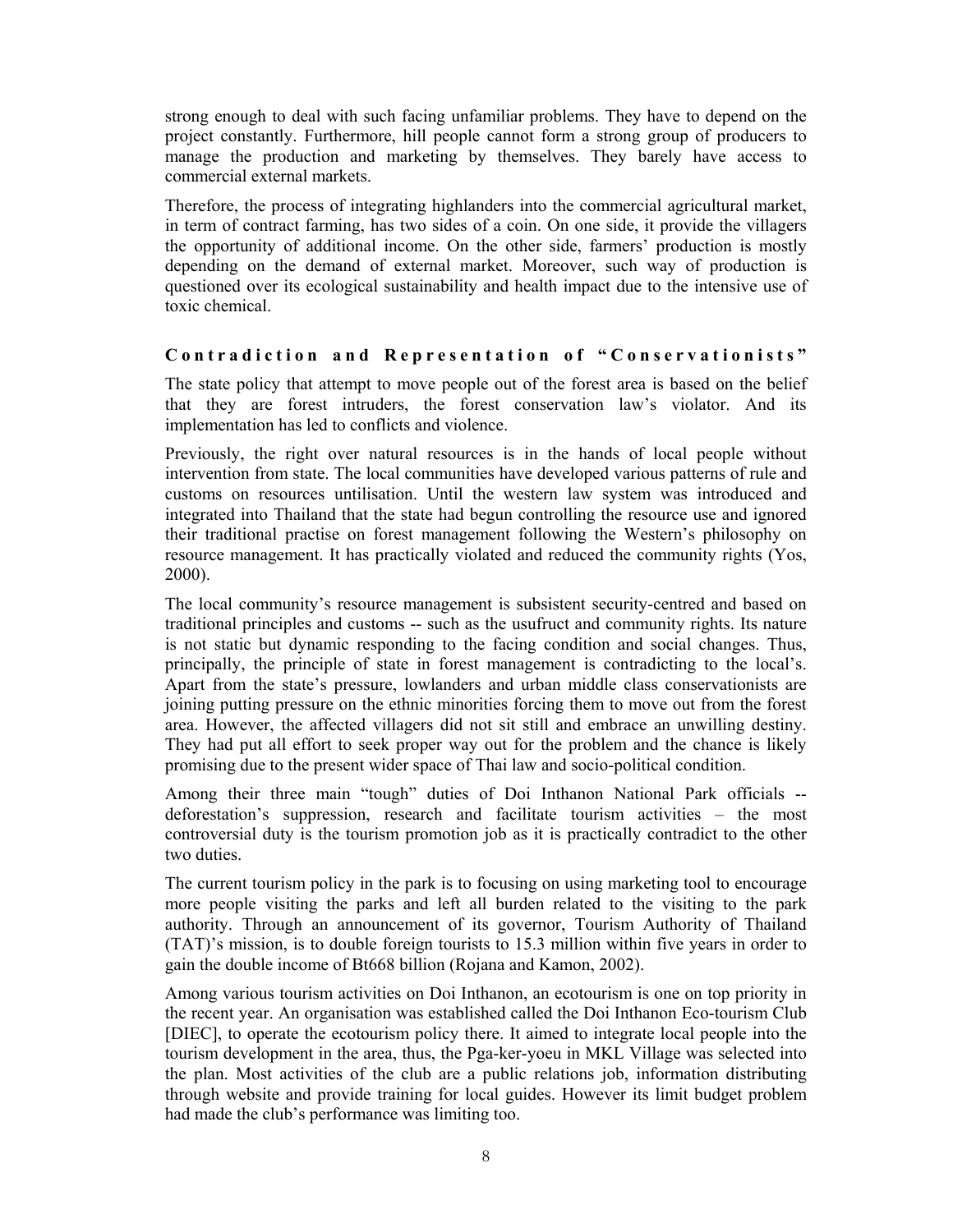In a political economy, the DINP authority has gained profits from the state tourism promoting policy; its annual budget is increasing in order for better facility to tourists. Plus special project was also funded. Such as the recently Bt10 million tourist campsite project, the landscape improvement project for new waterfall site, the local guide training project, all are state-funded.

It was also gain financial support from the other sources based on the project-basis like the fund from the Electricity Generating Company (ECGO) to construct the golden jubilee building -- *Chaleom Pra Khiet* building – and also improved the Giew Mae Paan ecotourism trail. Another Bt100,000 research fund was allocated for its Goral and Seraw conservation project, by the Northern Thai Research Fund. Combined with incomes from its souvenir business and food selling worth Bt8.3 million and Bt61.7 million respectively (TDRI, 1997: 146).

One most obvious example of the contradiction of conservation and tourism policy is the new tourism campsite on Doi Pha Tang area. The park authority had recently turned the once labeled the "ecological sensitive" watershed area to be the tourist campsite amidst the local opposition. The project includes construation of ground for 80 tents and other service facilities and buildings, all in four rai area. Responded to the criticism and opposition, the park authority had announced to compensate the severe ecological damage by growing 1,200 trees around the site. This project was push strongly due to the political reason, it is part of the government's economic-stimulus policy.

In fact, the Doi Pha Tang area is still classified a protected watershed zone with high slop and dense trees covered. The area had been used several times by state agencies but its ecological rich had recovered years ago. Its protected status should be remained, principally, instead of clearing for tourist activities.

It also reflects how double standard of the park administration to ethnic minorities as well. The watershed destruction had done in May 2002 without informing local people and not even listening to their opposition voices. In contrary, 13 Hmong families who have long been living in the area were facing strictly controlled even though their living is proven be in harmony with nature there.

History of Doi Pha Tang's area usage is interesting. It was first used by the Royal Project's cow-breeding research project before left unused for years, long enough for forest's natural recovery. Five years ago, the Department of Livestock had proposed to use the area for the breeding centre again but it was opposed strongly by CTWCA, under the support of the park authority. The opponents' two main reasons are its severe ecological damage and the project's benefit which would provide to only rich cattle raisers, not local majorities. The opposition was also joined by the KK Hmong villagers. That is the first historical cooperation between the highlanders and lowlanders, both sides of historical forest management conflict in DINP. The case is reflecting the "double standard" practise of the park when one day say it is protected area but another day said it is not and should be used as tourist campsite.

While the double standard to Hmong residents are more complicated and related to their daily life.

*"We lived here before the park established. One day officials said we intruded the park area. Even though we disagree with that accusation, we do agree to compromise by living here with strict conditions," "All activities are strictly controlled, even building toilet in your own house required permission. Look at what the park does, they can do anything*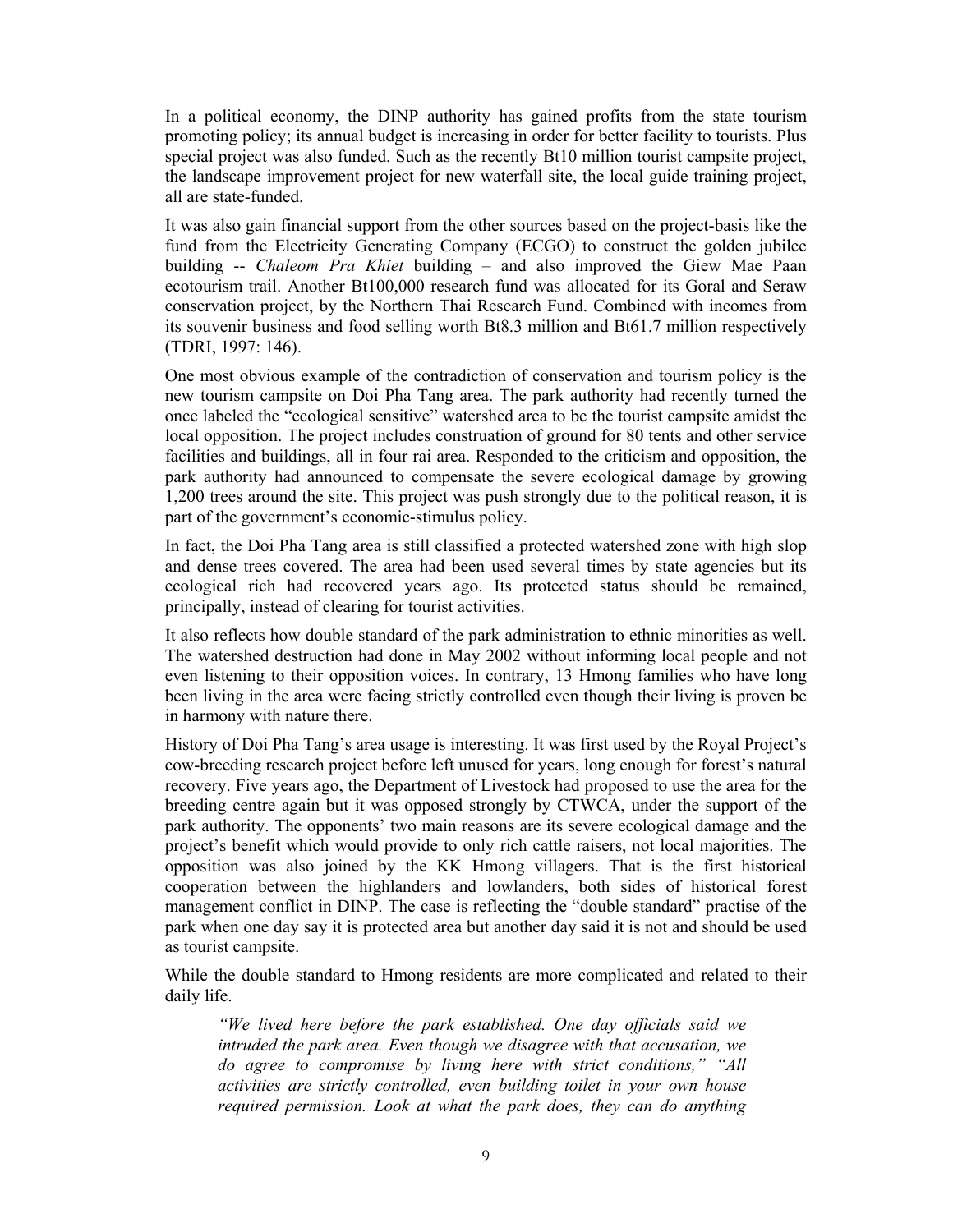*they want, no matter if it is sound and reasonable. …There is no other water source the park could use for tourists but our agricultural water source. The tension will be extremely high during the drought season when the streams always run dry. Today it's campsites. What's next? How can we be assured it won't be turned into a big resort later?"* (Interview; Kerd Panakamnerd, August 21, 2002).

The contradiction of forest conservation and development mission at DINP is also obvious when looking back to the past development activities in the park area. Firstly, DINP officials have pulped water from moss bog to providing tourists at tourist service centre, especially in dry season. The highway construction through the park had also impacted to the fertile forest area. Secondly, an improving of its bureau offices at the top of Doi Inthanon had cleared the forest and diverted natural waterway for offices consumption, causing severe impact to ancient forest and water ecosystem in Ang Ka area. Thirdly, another constructions that had caused ecological impacts to the park at different level include the radar project of the Thai Air Force since 1970s – it is now turn to be tourist visit site – two royal pagodas since 1987 and 1992 at the peak of the park which had caused serious land slide and soil erosion in the area. Finally, currently, visitors number to Doi Inthanon is as high as 600,000-800,000 person each year and caused impacts such as air pollution, garbage, wastewater, destroy inhabit plants and wildlife (TDRI, 1997; and Kaae and Anny, 2001). In 2000, the number was  $651,774^5$ , worth 38-47 per cent of total visitors in NPs in Chiang Mai. Thus apart from the park authority, one key player of the conflict over resource management in Doi Inthanon is the conservationist group led by the Dhammanaat Foundation and the lowlanders CTWCA.

Found by a Buddhist monk--Ajarn Pongsak Techadhammo, the former abbot of Pha Lat Temple in Chiang Mai, the Dhammanaat Foundation was initially sponsored Bt16 million by an elite person--M.R. Smansanid Svasti. It later gained Bt27.58 million of financial support from international and private sources including H.R.H. The Prince of Wales [Prince Charles of the UK]--confidential, urban middle-class and private sector. The foundation was officially established in UK (Dhammanaat Foundation, 1997).

The foundation's four main activities are the watershed rehabilitation and conservation project in Mae Soi, Mae Tim and Mae Pok area, the land allocation for the poor and landless project called *Moo Baan Paa Mai* [Forest Village], the research project on rehabilitation ecological catchments, and the conservation education and extension project.

Its believes that poverty among hill tribes is danger to the watershed conservation, thus, they should be moved out of the forest area. But it does accept the forest destruction of the lowlanders if it is for poverty alleviation. Its staff had labeled the hill people "the stubborn forest destroyers by attitude" (Pinkaew, 1999c: 114). Such inclusion/exclusion strategy had implemented in Chom Thong area for decades. It had also joined RFD run the allocation project for hill tribes by preparing 1,500 rai area of deteriorated forest area in Chom Thong under the name Forest Village Project. Moreover, Dhammanaat Foundation was allowed to run Mae Soi Watershed Development and Conservation Project on the area of 35,000 rai [5,600 hectare], consequently.

The foundation had a significant role in joining the DINP authority set up a lowlander group called the Chom Thong Watershed Conservation Association [CTWCA] in 1987. The association is comprises of various influential groups in Chom Thong district like the

 $rac{1}{5}$  $<sup>5</sup>$  In 2000, RFD reported that Thai and foreign tourists had visited to 138 NPs amount of 17</sup> million persons. ( *Matichon Weekly* , 2 0 0 1 : 9 1 )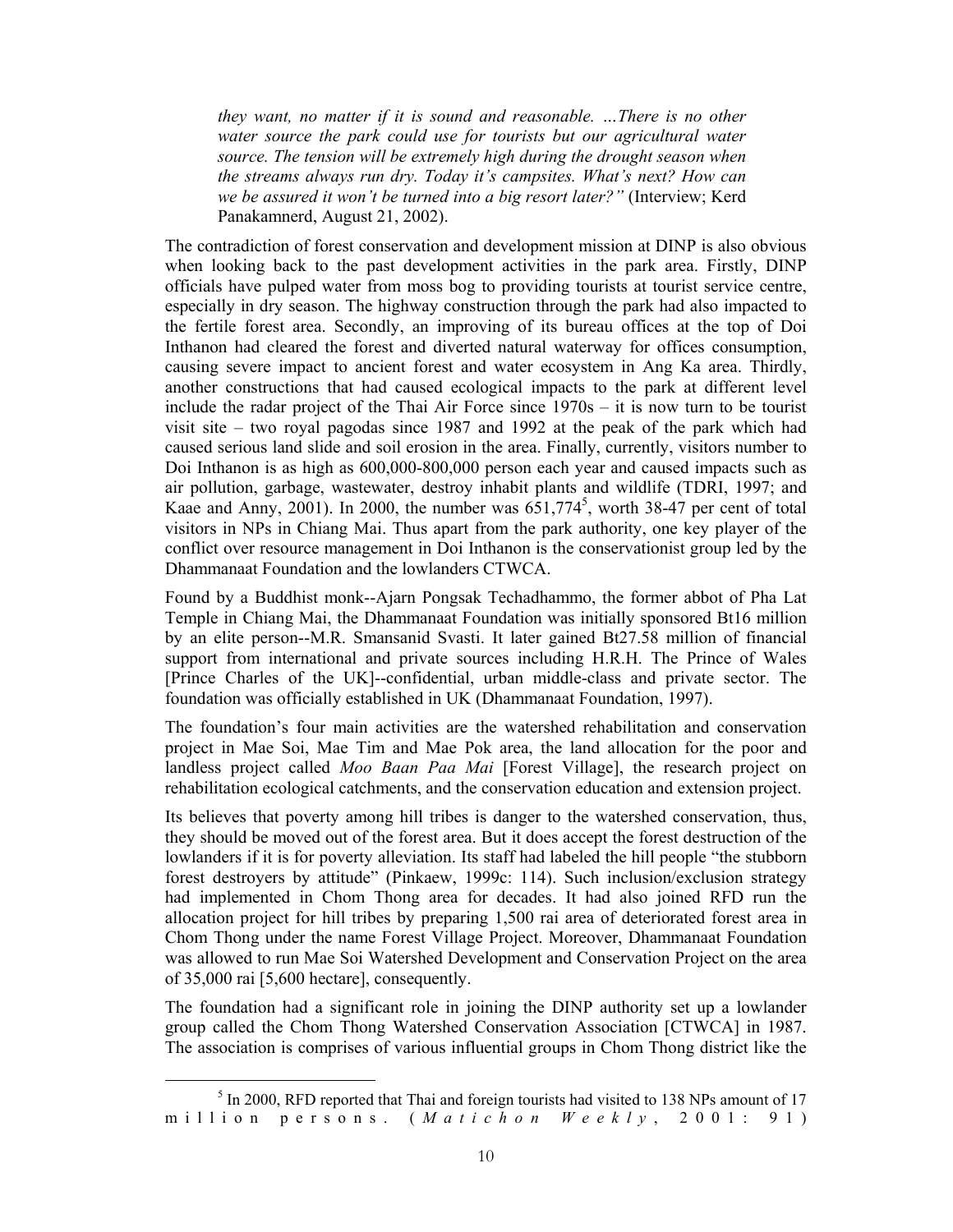traditional lowland water users *Muang Fai* group, the formal sub-district headman and village headman association, the district's middle class people and local politician (*Sor Jor*). The lowlanders association had aggressively and violently campaigned demanding the hilltribes to move out of the forest area.

An idealistic principle of CTWCA is human cannot living in harmony with nature, thus, no man should be allow living in the vergin forest, in order to prevent possible ecological disturbing. Practically, they focus on the living of highland ethnic minorities in the protected forest area in DINP and OLNP with the believe that they area the cause of the catchments forest's destruction. Leader of CTWCA emphasised that;

*"Hilltribes' living in the forest without conservation, they have never planted any trees while trees loss every day. It that the conservation meaning of the hilltribest?…They are extending agricultural lands, so it was continually decreased forest areas. Metaphor is a mortar-toasted pastry pan--like Inthanon forest now. Forest areas have only in the space between mortars. Do we open the chances for mortar pan more spreadly over Inthanon sphere?"* (Interview; Prapat Ruengkamfoo, April 22, 2002).

The lowlanders association had raised water shortage and water pollution crisis in the area as the major threatening to the hill people. In the past they had tried to stop the Hmong people from using forest in Wang Nam Yard district by setting up the tree ordination lines, supported by a district chief officer. But the measure was failed.

To put more pressure for hill tribes to resettlement from the forest area, the association had also possessed some parts of the highlanders' farmlands and declared them the "Conservational Community Forestry" zone. In 1986, the association and members of Dhammanaat Foundation decided to do more aggressive measure. They sent some 500 people up to Mae Soi area and built barbwire fence surrounding the area—totally 9 km along the local road-- claiming to prevent Hmong's enchroachment into the 600 rai waterhead area<sup>6</sup>. The fence was called "Fire break Fence", funded Bt200,000 by Dhammanaat Foundation. However, such activity was later ordered to stop after the issue was brought into the provincial meeting and the activity was ruled "against the forest law".

The Dhammanaat Foundation and CTWCA had continued pressuring the cabinet to approve the 1989 Hmong PK Village resettlement plan occasionally. Finally they got the approval but could not implemented practically. The CTWCA's leader Prapat Ruenkamfoo believed that the main reason is the protest from the Royal Project's Director H.S.H. Prince Bhisatej Rajani who disagree with the resettlement idea. Thus, Hmong people currently still stay in the area.

<sup>6</sup>  $6$  In the past 20 years ago, Hmong in this village had grown opium, dry rice, and animal corn. Total farmland area was 1,910 rai [305.6 hectare]. Opium swidden area was 1,210 rai [193.6 hectare]. Some part of Khun Pae Lee and Khun Mae Soi area about 700 rai was be dry rice fields. The Hmong have lost their agricultural lands from RFD authority and Chom Thong lowlanders enforcement. During 1984, Mae Meng Watershed Management Unit [RFD] was started to develop reforestation pine trees plans on Hmongs' swidden fallow lands covering 380 rai. This Unit started plantation continually at Doi Liam area [200 rai], Kew Om Ting area [20 rai] and Khun Pae Lee area [100 rai]. After this, the Unit added reforestation activities at Doi Liam area [60 rai] in 1992. In addition, in 1986, CTWCA and members of the Dhammanaat Foundation enclosed Mae Soi headwater area of 600 rai [96 hectare], where the Hmong once used for agricultural fields. By this, Hmong lost their agricultural lands without their consultation. They had no opportunity to negotiate with forest officials and lowlanders. Thus, the present-day they still have only farmland area 980 rai [156.8 hectare] meanwhile farmland area was decreased 49 per cent.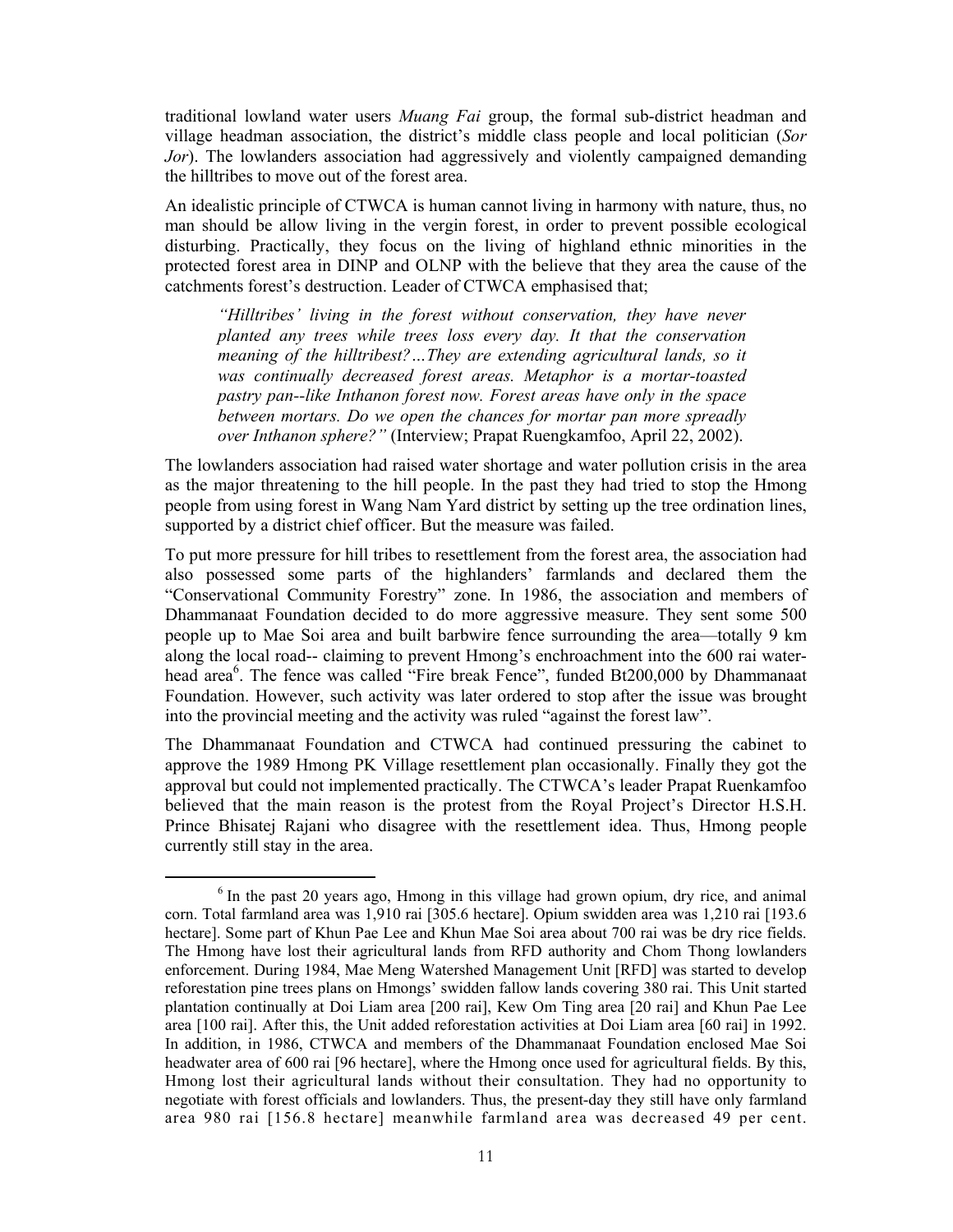Now, CTWCA is facing an organising problem as its leader could no longer convinced its members as before. One reason, the members think the issue did not impact them directly. Take the opposition to the park's campsite project as an example, many of its members agreed to the damage but denied to join as worrying the protest would impact to tourists. Thus, CTWCA's activity is fading. It is also because of its failure to deal with relevant authorities like the RFD, the Air Force, the Royal Project while its ideology needs such deal to stop all kinds of activities in the protected area. In reality to CTWCA, ideology is still an ideology and far from implementation.

## **Contesting Terrain of Highland Ethnic minorities**

Based on their present circumstance, the highlanders are in the very "tough" situation. Legally, their settlement is in the national park area and their living activities are limit strictly. Forest use is prohibited and any house construction is required permission from the park authority beforehand. In DINP and OLNP, the problem is affecting seriously to both Hmong and Pga-ker-yoeu villagers whose homes and farmlands are included in the park area, as well as, the KW villagers whose home are outside the park but farmlands are inside. In detailed, the villagers have tried to negotiate with the park authority – as well as the lowlanders -- to fine tune the types of activities that should be prohibit and allow. But they are facing the big obstacle, their "illegal" living status. How do they articulate their problems in such situation?

# **L o c a l E t h n i c s ' O r g a n i s a t i o n R e f o r m a t i v e**

After facing long pressuring from state policies, the Northern poor and hill tribes had separately developed their own strategies and means to oppose the policies including the face-to-face strategy and violent movement in particular area and situation. They are now building network.

In the recent years, an ethnic minorities network was formed called the Assembly of Thai Indigenous and Tribal People [ATITP], initiated by the Inter Mountain Peoples Education and Culture in Thailand Association [IMPECT] and the Center for the Coordination of Non-government Tribal Development Organisations [CONTO]. And HEN has joined this network.

ATITP has coordinating with Northern Peasants Federation  $[NPF]$ <sup>7</sup> which comprise Northern Farmers' Network [NFN], and other local groups<sup>8</sup> to demonstrate for human rights—citizenship and a secure place to live (Chayan and Karan, 1999).

<sup>7</sup>  $\gamma$  NPF is a network organisation with 9 member networks. Its main purpose is to promote as forcefully as possible policy change in the 5 areas identified as of concern to small farmers [Land rights, Community forest, Agricultural pricing, Indebtedness, and Water issues]. It coordinates with two groups of farmers facing problems from the Mae Mo coal power plant and dam building in Lampang province. Another example in the group of farmers who live around a factory to process longan fruits for export and who are at risk from the chemicals used in this factory. This factory has already caused an explosion in 1999. Some of the victims are still awaiting compensation. NPF also collaborates with two other people's networks; a Tradition Local Whisky Brewers Network and the Assembly of Thai Indigenous and Tribal People. (Novib, 2001)

<sup>&</sup>lt;sup>8</sup> For example, Northern Farmers' Alliance [NFA] was set up in 1999 and works with 350 villages in the lowland region of Chiang Rai, Lampang and Chiang Mai province. NFA has a regional level committee and seven zone committees. NFA deal with 5 issues; land rights and agrarian reform, Community Forest Bill, water resource management, agricultural pricing, and f a r m e r s d e b t .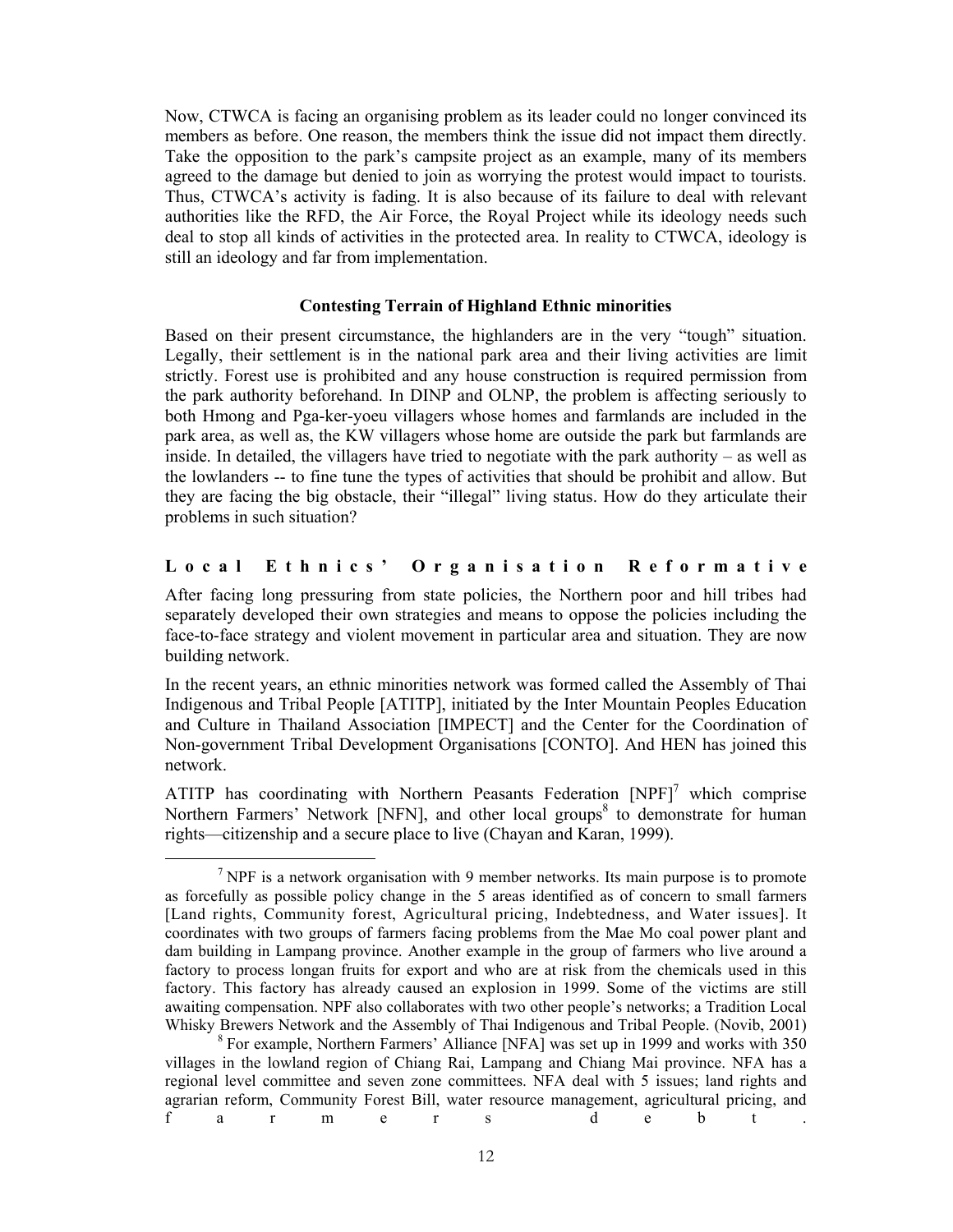NFN<sup>9</sup> stands to against the June 30, 1998, cabinet resolution. Some villages did not let the regional forestry officials come in to proceed land measurement with GPS tools; most of them were members of NFN. It is owing to the forestry officials only took measurement of permanent cropping lands but ignored the lands of shifting cultivation. Even though NFN is stand to fight for the allowance of shifting cultivation but as it is technically complicated issue now and politically it is still not a priority at the moment, thus, it decided not to push for it now.

In 1999, about 10,000 tribal people from seven communities in the North had gathered between April, 25, and May, 21, in front of Chiang Mai city hall, requesting the amendment of four bills relating to their living in the forest area, and also demanding improvement to their nationality-approval (*The Nation,* 1999). They held the protest again in 2002 during March, 11, to April, 9, expressing their opposition to the government's resettlement plan<sup>10</sup>. They had also demand for the changing of state's conservation policy and an approval of the Community Forestry  $Bill<sup>11</sup>$ .

Working through network is likely more efficient than the previous separate movement. However, as the demands involved many people and authorities, the protest had ended with violent confrontation.

Hmong Environmental Network (HEN) is a network of residents in 36 Hmong villages<sup>12</sup> who are facing the similar problems on agriculture, environment and culture, first formulated in October 1992 in Chiang Rai under the lead of KK village's headman Chongrak Terdpraipanawan. The network was formally established in Octorber 1997 after the meeting of Hmong leaders from fourteen villages held in Chom Thong, Mae Chaem and Mae Wang Districts. Initially, IMPECT had a significant role in encouraging the HEN formation by suggesting them having meeting and providing fund for the meeting. Now,

prices of farm produce, local whisky, tribespeople, and state development projects. The farmers want the government to scrap a regulation allowing foreigners to lease land for up to 99 years and distribute unused land to small-scale farmers. On forests, the government is urged to push for the passage of the Community Forestry Bill. Concerning water, they want the government to draw up a new policy on water resources. They also want the government to initiate new programmes to help farmers become permanently free itself from obligations under the World Trade Organisation, guarantee farm price and reserve certain occupations for Thais. On local whisky, they want the government to revoke the 1950 Whisky Act and issue a new law to legalise production of local whisky. On tribespeople, the government is urged to give them Thai nationality. Concerning state development projects, the farmers want the government to improve the Environmental Promotion and Protection Act of 1992 and revoke laws, regulations and orders obstructing ways of solving  $s u c h p r o b l e m s (S u b i n a n d C h e e w i n, 2002)$ . s u c h p r o b l e m s ( S u b i n a n d C h e e w i n , 2 0 0 2 ).<br><sup>12</sup> The network has been divided into 6 zones: Most of the Network's member villages are

located in Chiang Mai Province; Inthanon Zone, Houy Hoi Zone, Sameorng Zone, Doi Pui Zone, and Mae Tang Zone. The other from Zone six are in Kampeng Phet and Tak Province. (Cf. Hmong Environmental Network, 1999).

 $\frac{1}{9}$ <sup>9</sup> NFN has 66 village members in the highland areas in 4 northern provinces. Most of these c o m m u n i t i e s a r e m a d e u p o f P g a - k e r - y o e u p e o p l e .

<sup>&</sup>lt;sup>10</sup> The Third Master Plan on Community Development, Environment and Drug Control in the Highlands, initially set to start in 2002, aims at resettling 1,115 hill villages in 12 provinces; Chiang Mai, Chiang Rai, Mae Hong Son, Tak, Nan, Phayao, Lampang, Phitsanulok, Phetchabun, Kamphang Phet, Kanchanaburi and Ratchaburi. The Plan categories 2.387 hill villages as "illegal". Most are located in mountainous water-catchment areas. A total of 828 of these villages have the potential to become officially sanctioned communities. (Sanitsuda, 2002)<br><sup>11</sup> Their demands concern problem over land, forest, water management, farmers' debts,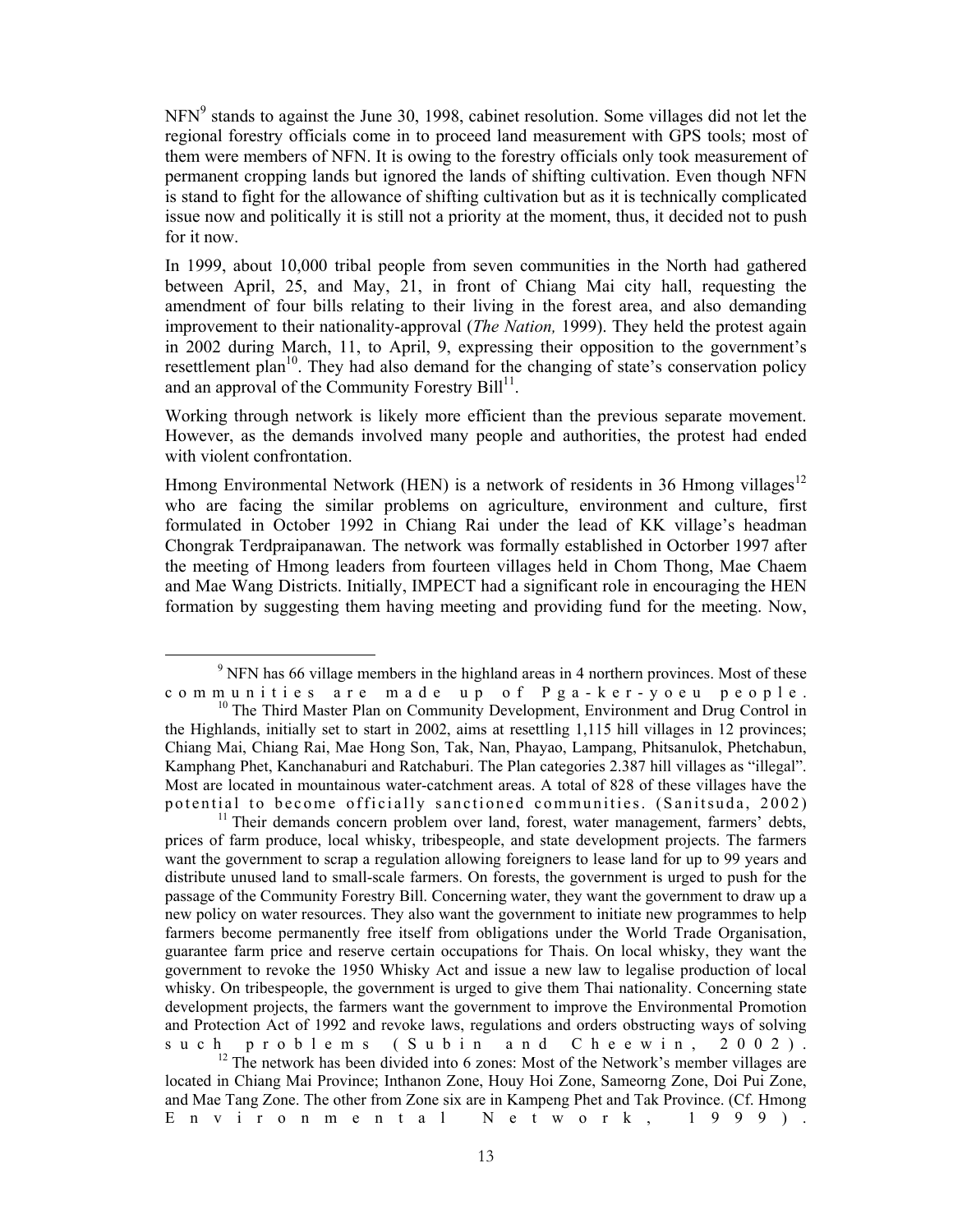Hmong have been forced to set up or join environmental groups due to the changing circumstances.

Among the topics discussed before HEN established are the criticism to the main stream development that decline social relationship among the tribe, the unbearable environment impacts from their cash crop practicing, the impacts of protected area establishment that limit their farmland areas and restrict development projects in their communities area. And the planned state resettlement plan without proper resettle site provided which would insecure their livelihood (Cf. Hmong Environmental Network, 1999).

The movement of NFN and HEN aims to campaign and advocate reformation of laws that do not get along with people's constitution of 1997. They have also join other groups called on the government to work out with the Assembly of the Poor [AOP] to issue the Community Forest Act [CFA] in order to legalise community rights in the local resource management.

# **C o m m u n i t y R i g h t s M o v e m e n t**

Groups of academics who especially have involved closely in problems related to the living of the poor and marginalized people in the forest area, had constructed a sound explanation for the relationship based on the belief that human being in the forest have both destructive and constructive results to the forest area. Those who had practise the swidden agriculture did also concern the forest conservation through their activities, for an example. The swidden agricultural system is directly related with construction of biodiversity as well as food and medicine security. However, the idea could not drawn attention from conservationists whom are urban middle-class and strongly belief that the best ecosystem must without man included.

Another concept is created by groups of academics that have complied knowledge from studying local people living in forest area in different parts of the world. Called the "cultural landscape", it has included local knowledge, belief, value system into the natural resource utilization or "ecological principle". It is perceived by indigenous people in term of relationship between their own with nature and supernatural under power relation with other groups of people include capitalism market and the state (Reichel-Dolmatoff, 1976 and Yos, 1998).

In contrary, there has groups of academics who have strong belief in "no-man" ecosystem whom branded people living in the forest area as the uncivilized and nature destroyers, thus, they should be removed out in order to conserve the valuable ecology. This concept had long been transferred to most of RFD officials whom keen to ecological system but lack of knowledge and understanding about the way of life of local people and highland ethnic minorities, as well as, their cultural-based resources utilisation. Consequently, this concept has integrated into Thai forest conservation law and regulations obviously.

Among the NGO workers, it is divided into two main groups. One has strongly believe that human can live in harmony with nature. While the other one has completely disagreed including Dhammanaat and Suep Nakasathein Foundations which had play important role in objecting the community forest legislation proposed by the Northern Farmers' Network.

The local people, NGO workers and the academics have fought to participate in natural resource management not only because of agreeing with the basis that humans can live with forest, but they also accept the rights of local people on resource management by local customs. Such rights is similar to common property rights over resources in western countries. At the same time, they push the state to change its role from controller to be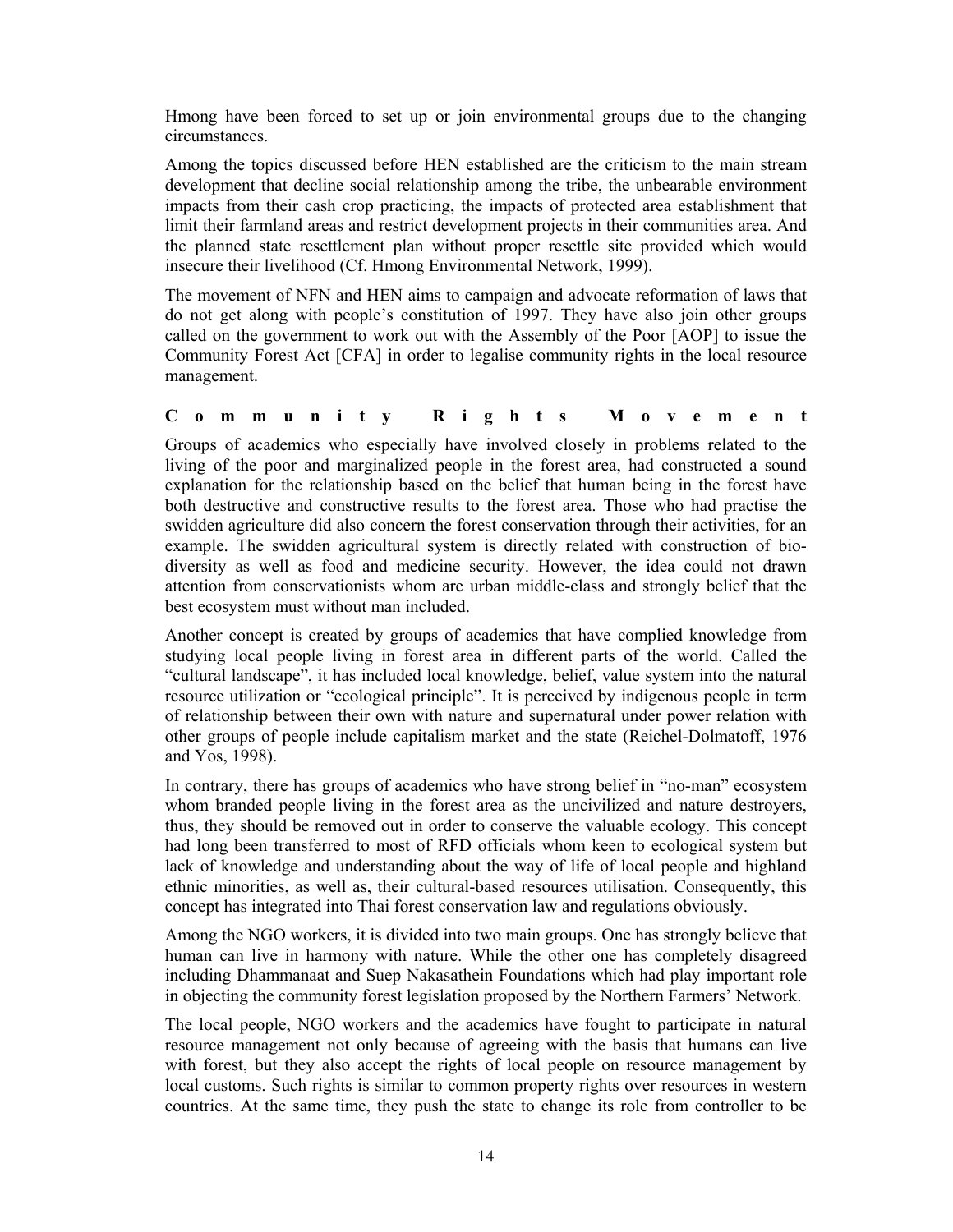supporter or facilitator in the resource management system instead. The important point is that the local people are able to adapt the universal of human rights to effectively fit their local concept of community rights in the form of CFA.

It is seen that local people – especially those who are affected by the suppression measure of RFD to move them out of the forest area – had attempted to suggest the solution for water-land-forest related conflicts. They used various means and strategies, both separately and through the networks. The local groups like HEN and NFN have agreed to be part of the Northern Community Forestry Network [NCFN] and NPF.

Such a movement, supported by NGOs and scholars, seems to be the strategy to strengthen a process of sensitisation of community rights, as well as, to reconstruct and redefine a concept of "Conservation" in community land and forest management in order to enable themselves, with the state, to redefine the meaning of "Nature"(Pinkaew, 2001).

For the approval processed of the Community Forest Bill, Member of the Parliaments had voted for the bill and passed to the senate consideration. The draft bill was discussed and raised questions. The significant questions include the definition of the community forest, should it allow in the protected forest area [NPs, WSs, watershed Class 1A, and Wetland]. The debate had ended up with an appointing of the scrutiny panel to clarify the questions.

The scrutiny panel -- chaired by Senator Pong Leng-i who is also a former RFD's general director – had visited various provinces nationwide to gather data from both sides between Dec 2001-Feb 2002. In the North, they chose to visit Thung Yao Village [Pga-ker-yoeu], the first Community Forest in Lamphun, the Pga-ker-yoeu village in Chaing Mai's Samerng district and also the PK Hmong Village in Chom Thong district. They had also visit the groups of Chom Thong's lowlanders – the longan farmer and the Water User group who are member of CTWCA – where the panel team were brought to the area of water shortage and pollution. The team was explained the highlander is the cause of the phenomena.

The result, on Mar 15, 2002, even though the senators had voted 125-19 to pass the bill but they also voted 107-58 [2 senators denied to cast vote] to add a crucial clause prohibiting CF in protected forest. That means no community forest establishment allowed in the national park, wildlife sanctuaries and watershed zones.

The senate resolution had caused immediately reaction, two protests; one in Bangkok and one in Chiang Mai. While hundreds of villagers led by the CFN tried to storm into the parliament building to stage protest. The NPF-led protest in Chiang Mai province mocked the senators by carried a three-meter-tall effigy of a dinosaur around the provincial hall and setting it fire later.

Later on Mar 24, 2002, some 200 members of CTWCA had demonstrated in Chiang Mai to support the idea of senators, at Three King monument, 24 Mar 2002. It was led by CTWCA's leader Prapat Ruengkamfoo who is also a chairman of the Northern Watershed Conservation Federation [NWCF] (the Ping, Wang, Yom and Nan Rivers Network).

Finally, due to the different version of the Senator and MP's drafts that were approved, the bill would be sent back to parliament consideration again. If the Senate version is rejected, the government could declare the bill within 180 days without sending back to the senate consideration required. However, if the House approved the senate version, it will be declared immediately. Either possibilities, the co-scrutiny panel of two houses will be established to fine tune detail, correction or adjustment the bill, before sending for final approval from the parliament.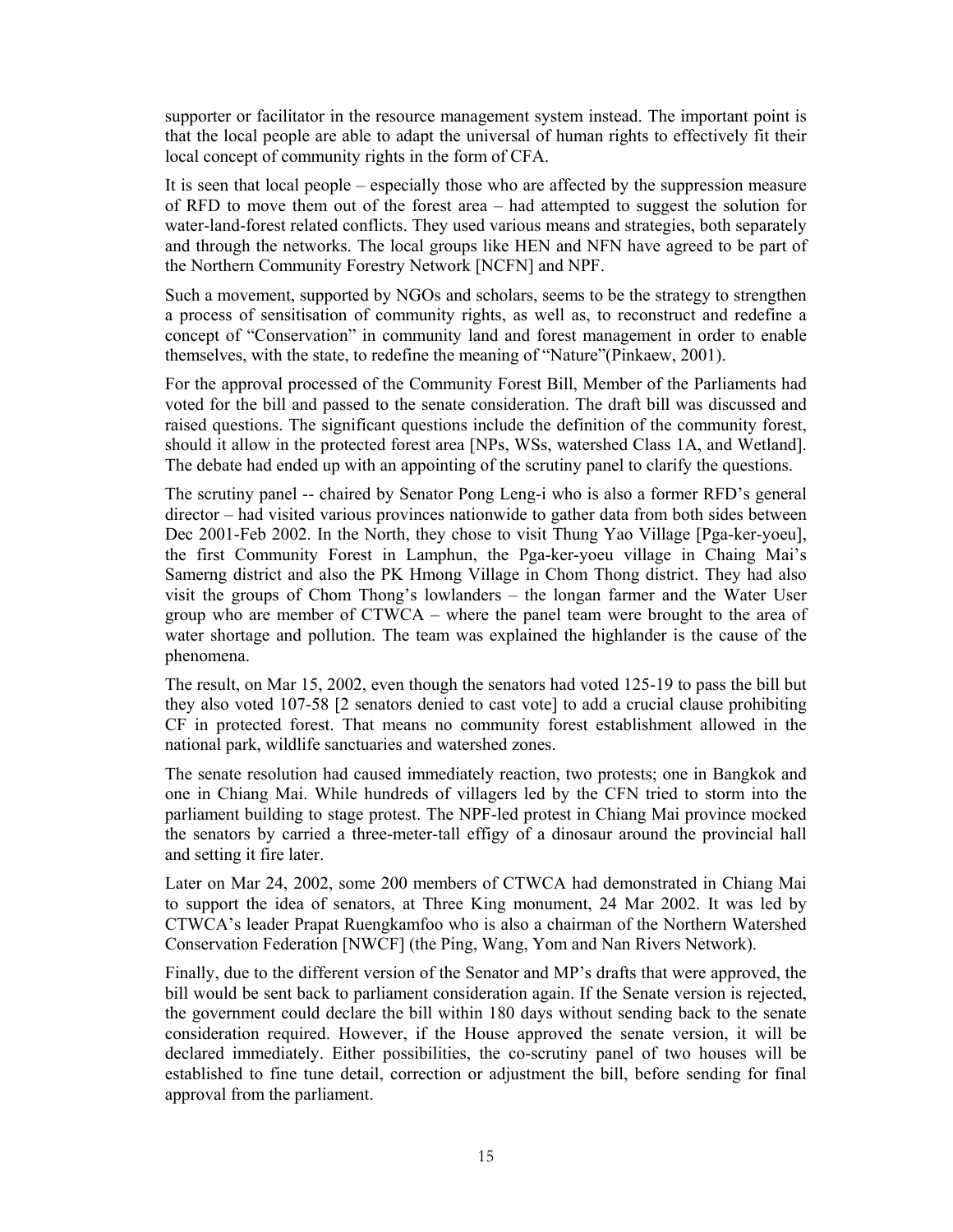Nowadays, both sides of the conflicts are trying to lobby Prime Minister Thaksin Shinawatra, leader of the ruling Thai Rak Thai Party, as well as seeking supports from the MPs. The NWCF –led by some members of CTWCA and Dhammanaat Foundation – had sent PM Thaksin and MPs the letters attached by 75,000 name list in order to support the senate version drafted bill.

Meanwhile, on Mar 28, the NPF, AOP, the Assembly of Academics for the Poor in Chiang Mai University, the Midnight University and NGO had held the special session discussing the bill's approval direction – titled the Community Forest Bill, the future of Forest and People. Where will it goes?" -- at the 14 Oct Commemoration Building in Bangkok.

The future of the bill is still depending on the hands of politic, relying on the political decision-making. Thus the highland ethnic minority communities are still lack of legal right to control their resources in the protected areas.

# **Reconstruction Hmong Ethnic Identity in Thai State**

Compared to situation in other Asian countries, the minorities in Thailand is worsen. In China and Vietnam, the hilltribes have citizenship. The hilltribes minorities in Thailand are being treated differently--like American Indians in the past. Thai policy based on discrimination against them and the majority thinks of them people as having low culture, and being uncivilised. Government policy in communist Vietnam guarantees the ethnic minorities's rights with regards to not only citizenship but also access to land (Keyes and Corlin, in Malee, 1999). While in Thailand, it is estimated that 40-60 per cent of the 834,000 tribal people living throughout the mountainous border and highlands area still do not have citizenship (Chayan and Karan, 1999). The deputy minister of MOAC, Mr.Newin Chidchob had also been stated that only Thai nationals would be granted the rights to manage community forests. While he did not elaborate on his definition of 'Thai', his statement upset many people (Uamdao, 1999). In the same way, upon the crazy nationalism ideology, the governor of Chiang Mai later called some local academics "traitors" [*Khay Châat*]. In particular the criticisms were addressed to Chayan Vaddhanaputi and Anan Ganjanapan of CMU, when they spoke in favour of increased formal citizenship to upland minorities at an international Thai Studies conference in Amsterdam in 1999 (Johnson and Forsyth, 2002).

Upon arena of ethnicity, hilltribes in Thailand are still facing the confrontation of nationalism tenor. In 2001, the setting up of an Hmong's autonomous community to negotiate with nation state on the citizenship issue – for the reason of more convenient communication among them while negotiating – was condemned that they are preparing to rebel fighting against Thai sovereignty by split some parts of upper north region for autonomous themselves within 20 years.

The accusation was also converged to political situation of ethnic movement. Among the accusations are Hmong use cabinet resolution to protect them from forest destroying and to receive ID card, they receive foreign fund to run some "unwilling" activities in Thailand, they invite Hmong outside the country to live in their communities, they resist government's population control plan, they send young Hmong to study abroad and come back to help them fighting, they cite King reign to intimidate officials, they invade watershed area, they frustrate Buddhist religion, drug producers and trafficking, illegal person and they do not pay tax. These were published by a Chiang Rai's local newspaper, *Nakhorn Chiang Rai* on April, 21. After that, the news had sparkling worries and angries widely particularly in the North.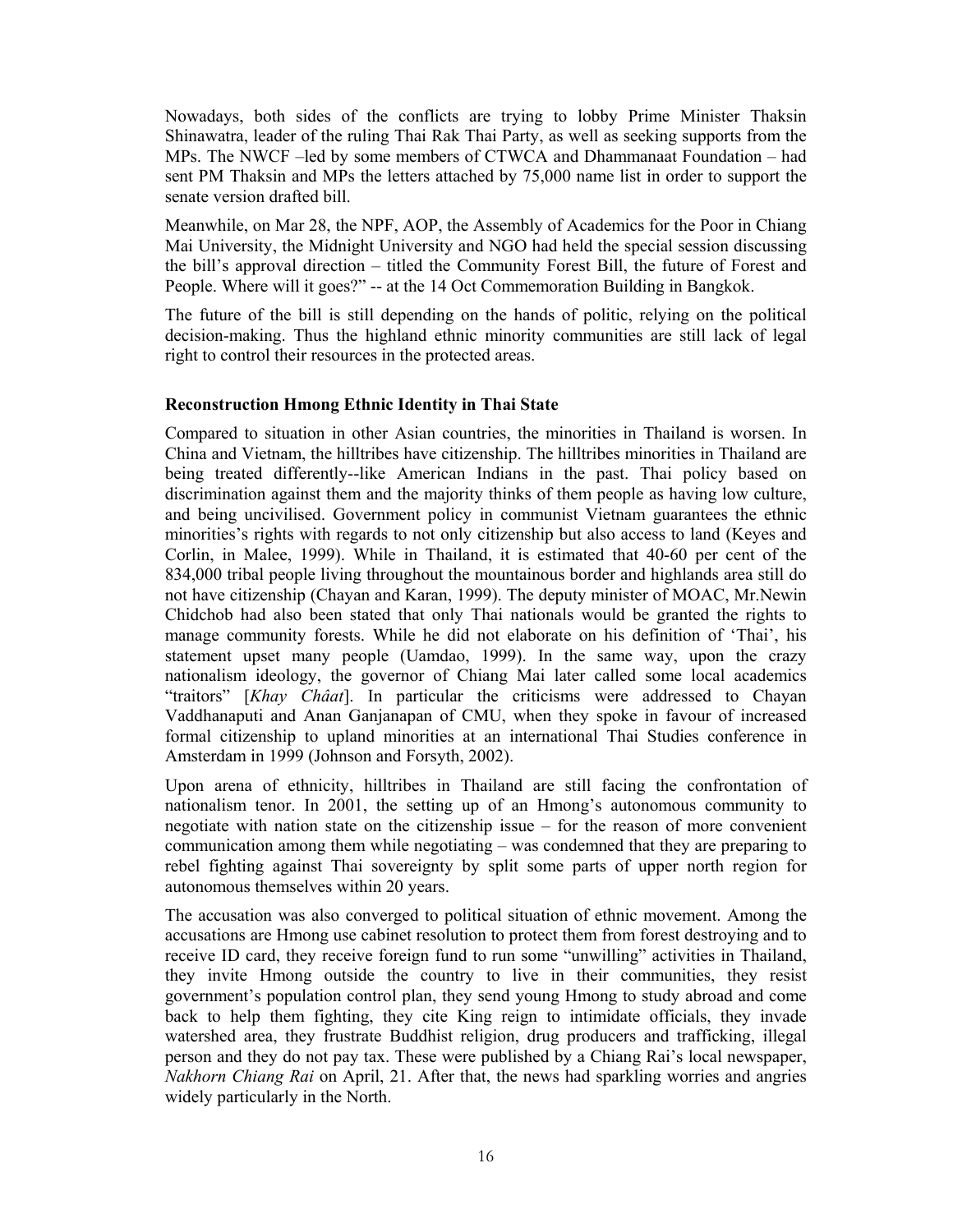The reaction is due to Thai public has still remain the image of Hmong in the mid of 1960s when numbers of Hmong, alienated by bureaucratic policies toward them, had joined the Communist Party of Thailand's [CPT] force -- which had relationship with China and the history of Hmong revolted in Laos during 1970s (Tapp, 1989). Their image to public is still the tribe with no royalty to the King institution, an enemy and imminent danger of Thailand.

However, Hmong people do not surrender to anti-Thai nationalism label. They oppose and protest against enemy of Thai nation state image construction. Hmong network with alliance -- mainly comprise HEN and Hmong Association -- has demonstrated at Chiang Rai city hall, calling on the governor to resolve the case and demand the local newspaper to remedy the incorrect news. Through the letter they submitted to the governor, they stated;

> *"Thai Hmong stand that we are royal allegiance with nation, religion, and His Majesty the King and hold on democratic regime regarding a Constitution, in 1997, which has King monarch, for ever and ever. We prey for death to those who betray our nation, religion, His Majesty the King,"* (Thai Hmong and allegiance, 2001)

Hmong ethnic group reconstructs ethnic identity through Thai citizenship to competition space of redefining "Thainess" that concede ethnic diversity in two dimensions. First, they use "Thai Hmong" to express their Thai citizenship, which has allegiance for motherland and always keep monarch in their minds. Second, they fully devote their lives to protect Thai sovereignty, when enemy occupies the nation state. Therefore, they attempt to open up the Thai identity that collected multi-ethnic and culture diversity, equally and respected ethnic dignity.

The stereotype of the Hmong -- growing opium, practicing swidden shifting cultivation, burning forest, doing metamphetamine trafficking and being the dirty and backward type of person – has easily led to the feeling of inferiority and of being ethnically discriminated. The negative image to the tribe is partly cased by the weak cultural inheriting of them to the younger generations, making the positive image was not seen by Thai public, the Hmong network explained (Hmong Environmental Network, 1999). Worse, some Chom Thong lowlanders even suggested the government to push them out of the country, in order to solve the conflict (Sirisak, 1994: 83). To Dhammanaat Foundation, Hmong are the newcomers and the non-Thai migrants who escape from their war.

This is despite the fact that Hmong people, including the KK and PK Villagers, have been settled in this area since the early  $20<sup>th</sup>$  century and all are Thai citizens [have ID cards]. In the light of this racial prejudice, Hmong are 'the other' the nomads (Pinkaew, 1999c: 115). Under circumstances when hilltribes do not have Thai citizenship, and public demonstrations are not allowed, it is very difficult for hill tribe villagers to negotiate for the access to forest areas. In deed, even where citizenship has been granted, many upland minorities do not have access to the same rights available to lowlands Thais because they live on land zoned as forest or protected areas (Johnson and Forsyth, 2002).

The struggle to mainstream of 'conservation' and 'Thai' paradigms, which exclude plural culture and ethnicity, was defined by the state and urban middle-class. Hmong had contested and redefined new meaning of conservation and Thainess throughout an arena of their cultural terrain, which related to their lives, ecology, as a simbolic power. They had retaliated upon race/ethnic prejudice by reconstruction ethnic identity, which has allegiance through conservation activities.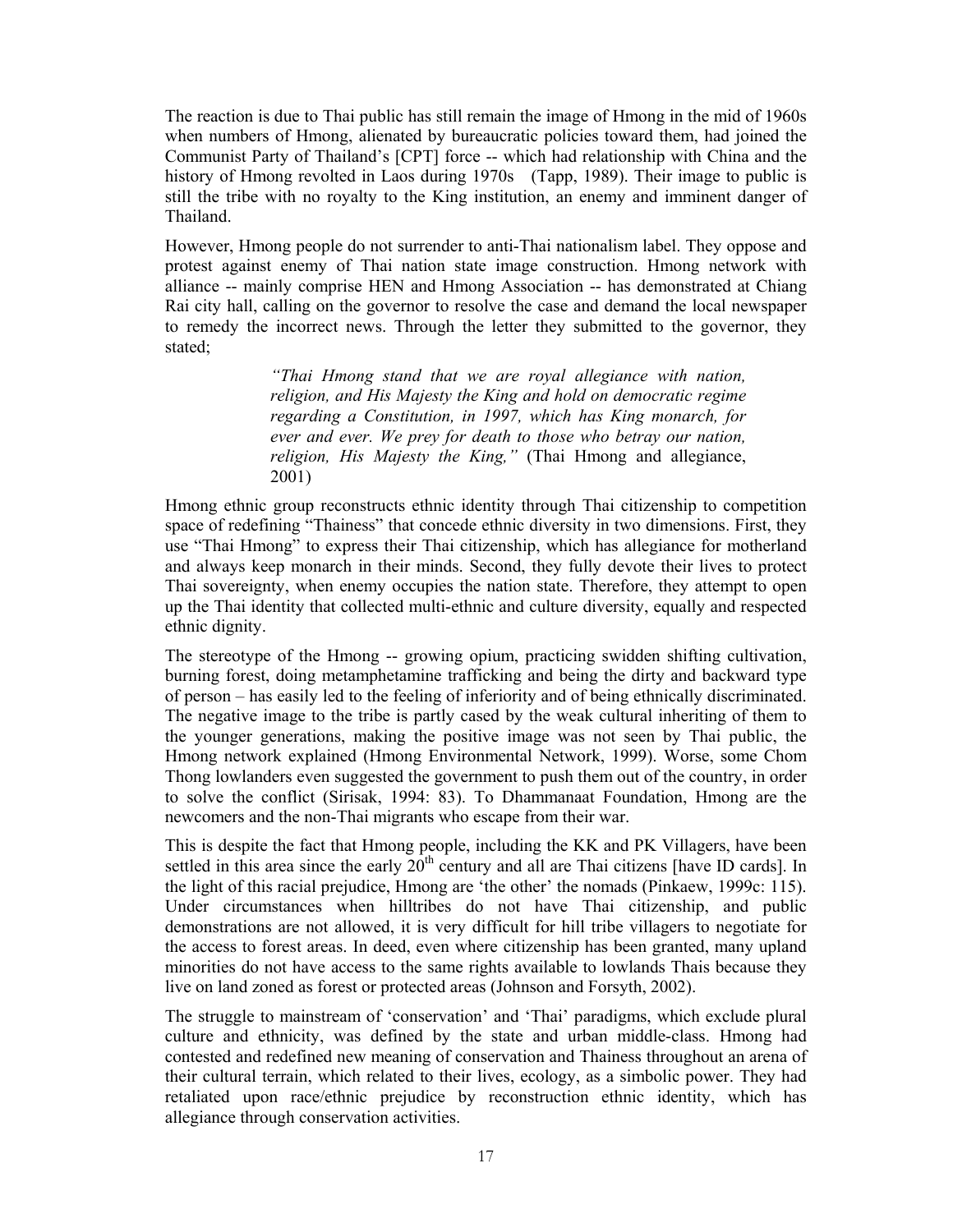As cultural symbolism are being weapon of ethnic minorities to struggle the dominant power of state and majority, Hmong people are representing their culture as a symbolic power encountered ethnic prejudice. The Hmongs' revival of local Knowledge on forest conservation is one main strategy they use to re-identify themselves to be one conservation ethnicity. They are putting more emphasis on providing Hmong communities the necessary information like an environmental situation, conditions of the Hmong in Thailand, and relevant state policies in order to raise awareness and educate their people. They also set rules and regulations to control the use and management of resources.

After they were attacked by lowlanders that their living on the headwater area and destroy the forest, through the two decades-long violent conflict, the Hmong in PK Village finally decided to set up their own conservation organisations, to sent message to public that they are also aware of environment preservation. For example, in1996, the Watershed Conservation Youth Club was set up to adopt an idea of *Dhamma Jarik,* a specific Buddhist concept taught at Sri Soda temple, for the conservation activities of the youth group.

In 1997, in the occasion of the  $50<sup>th</sup>$  anniversary for His Majesty the King's Golden Jubilee on throne, NGOs and villagers in the north organised the ordination or symbolic protection of 50 million trees (Chayan and Karan, 1999). As part of it, The Hmong people had organised the forest ordination [*Buat Paa*] project, following the Karen traditional practise. Under the name of Community forestry Committee and HEN, they had performed five times of tree ordination -- on 16 Sep 1996, 30 Nov 1996, 5 Jan 1997, 28 Feb 1997, 21 Feb 1998 -- covering 5,000 rai forest area. Local district leaders and RFD officials were participated the ordinations.

In recent years, DINP had frequently faced forest fire problem. It destroyed 192 rai of forest area in Febuary 1998, more 8,302 and 255 rai in March and April of the same year. Chom Thong's lowlanders and the park officials had put the blame on the Hmong. However, the blame was also put to the foresters themselves as bolding the issue for more budgets<sup>13</sup>. Nevertheless, it had only one evident provided of forest fire happening in April 2002 that the fire had caused by short circuit of an electricity line and destroyed one rai of pine trees plantation at the  $32<sup>nd</sup>$  Km. In this case, the villagers could arrive the area and extinguish the fire before the arrival of rangers of Forest Fire Control Unit [FFCU]. Not much destruction in the following years.

In the past, Hmong in KK Village had started firebreak lines activity for nearly 10 years. Now in 2001, they made the firebreak line, wide 6-8 metres, 2 lines direction—east long 2.5 kilometres and north long 5 kilometres. In 1992 villagers in PK Village initiate zoning area; community forestry zone, village site, and farmland zone around their village. They do the fired break line in the hill around the forestland and extinguish a fire, set up rule and regulation to managing forest. They had tried to adjust the way of agricultural production by reduce farm area, in order to leave the farmland recover itself to be forestland. In 1991 they had plant trees in 100 rai area and another 50 rai in 1996.

Adopted from the Pga-ker-yoeu's tradition, the Hmong communities had initiated the fire barricade's building activities in the dry season of 2002, joined by 150 villagers, officials from Hang Dong Forestry Office and Hang Dong District Office. The activities had

<sup>&</sup>lt;sup>13</sup> Political economy of forest fire: after the forest fire largely occurred in many forest areas in Thailand, particular DINP, Chaun Leekpai's government issued a cabinet resolution on the  $24<sup>th</sup>$ March 1998 approved money amount of Bt 200 million for forest fire management project. Furthermore, the government-approved money increasingly amounts of Bt 53 million.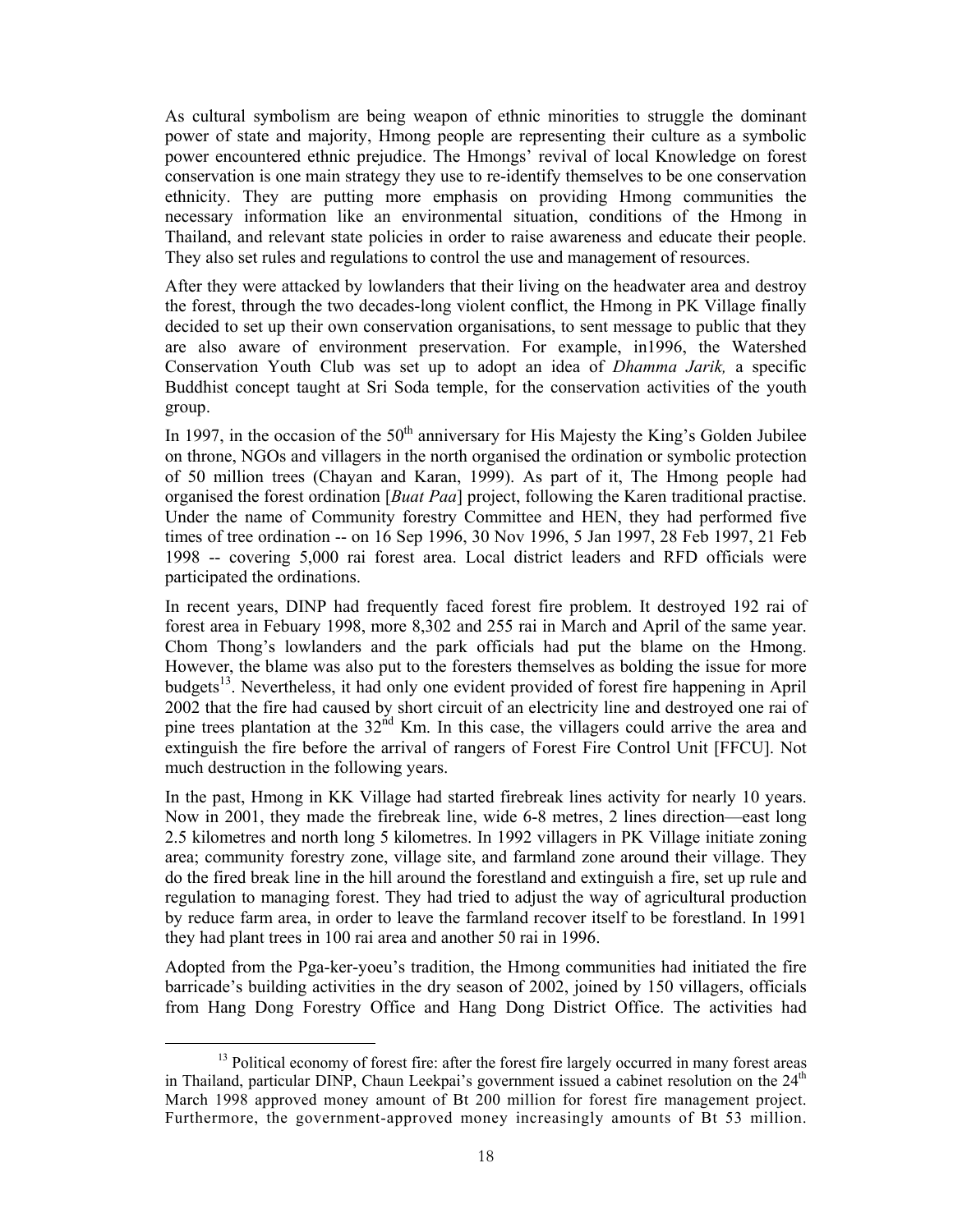conducted at two levels. Firstly, separately at the village area of 26 villages under the umbrella of Chiang Mai's Hmong network. The fired barricade had conducted around agricultural and some forested area during Jan  $15$ -March  $15<sup>14</sup>$ . Totally, they could made the 291 km long fired barricade. Secondly, fire barriers were constructed at the Network level in areas that required a joint labour effort of two or more villages.

Hill people tried to persuade that household to join preservation activities such as growing trees activity. They had set up committee to take care of the forest in the area of water source, to conduct the firebreak line and mobilize supports from the governmental agencies in the area. Two reasons, they explained for their initiative. First, to proof their conservation nature that is contrary to the former "forest destroyer" accusation. Living in the forest area is naturally highly depending on the nature, the decreasing forest would lead the decreasing water amount for their and affect them directly. Thus, such "forest destroyer" stereotype to them is groundless without considering the associated condition of their living, they said.

Recently, the Hmong's fired barricade initiative is accepted by government authorities as the efficient wildfire protection activity. The authorities participated the activities but presented it as their own activities. For example, the DINP, the MKWMU and the Royal Project, which work on the extension services, provided the fund for food allowance for villagers who participated in constructing fire barriers each year. In 2001, the FFCU has sent the rangers and officials had joined with Hmong people of KK Village doing fire break only on the first day and took photography for their work presentation, left the rest work to them alone. Once completed, they claimed it is their organized activities and put them into their annual reports to gain further funding from government or private sectors. However, this did not help to create a positive image of government agencies among the villagers. Thus, the villagers felt that it was unfair because they were not given a chance to correct their negative image as the trouble maker to the society.

To reconstruct the Hmong ethnic identity, knowledge is not the problem as it has enough ecological and cultural knowledge to retort against public discourse that blaming them the low culture tribe. Hmong revival their culture and redefine to delineate newly circumstance situations. In fact, Hmongs' attitudes, values, and belief systems are traditionally conserve natural resources.

Hmongs' well-known ceremony is *Dong Seng* ritual [Ntoo xeeb], meaning to the jungle forest or *Paa Dong* in Thai. The ritual had continued since their primogenitors when they were living in China more than 400 years. It is a sacrifice to the God of the trees and other four Gods: *Tueti* (God of soil), *Sa Saeng Ti Jue* (God of animals), *Sa Saeng Tue Ti* (God to control evil spirits) and *Jue Seng Long Med* (God of the underworld). The sacrifice is to ask all the gods to inhabit the trees, own the trees, protect the village's well being. Trees used in Dong Seng ceremony have to be firm, tall beautiful and eminent. Dong Seng area is sacred, free from any disturbance including tree cutting and animal hunting in order to prevent Gods' angry which would make the intruder get ill. They also beg apology from Gods at the ceremony to make sick people be cured. However, most Hmong villages had already abandoned the ritual for some period of time. Now they return to resuscitate the forgotten rituals. However, the Dong Seng is a part of the belief system, a practical idea for forest conservation in Hmong culture.

To discourse their "forest eater" label and show they are one of traditionally "conservation ethnic group", Dong Seng was selected first by its network HEN and followed by the "Fe

<sup>14</sup> Activities were repeated every year.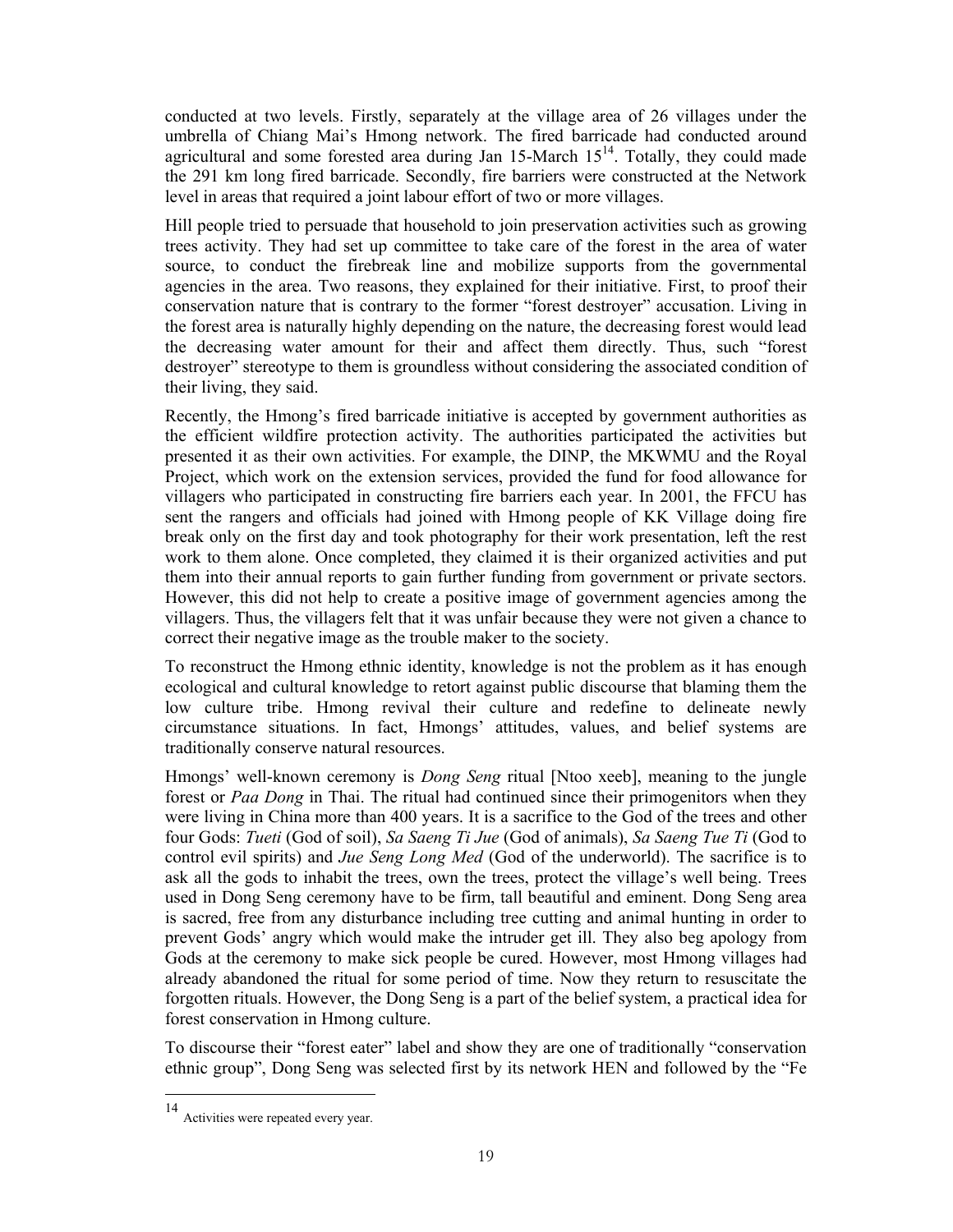Yeng". Fe Yeng is a traditional ceremony of Hmong in preventing wildfire expanding to their villages and farmlands, performing by building annually the fired break line in the hill around the forestland and around their village. Currently, the Hmong communities had performing the Fe Yeng every year.

The "Teng Hao De" ceremony is another traditional ceremony reflecting the tribe's forest conservation belief. It aims to extend 'life' of the watershed, beg the guardian spirits to protect the village's watershed and its forests from destructing or being fired. They will sacrifice animals to pacify the water spirits, held together with the construction of the fire barricade. The ceremony was held on February 2, 2000, at Ban Sum/Houy Kwang, Moo 6, Ban Pong Sub-district, Hang Dong District of Chiang Mai.

Traditionally, they worshiped and made offerings to the guardian spirit on household basis. Today, they perform the ceremony on a village basis, inviting park officials participated - in order to make them the better understand that they are also serious on the forest protection -- and sacrifice livestock. As cultural symbolism are being weapon of ethnic minorities to struggle the dominant power of state and majority, Hmong people are representing their culture as a symbolic power encountered ethnic prejudice. The Hmongs' revival of local Knowledge on forest conservation is one main strategy they use to reidentify themselves to be one conservation ethnicity.

#### **Initiate Reification**

The appearance of conflicts over natural resources in protected area were emerging in various form, reflecting the long and continued struggling of the hill people there even though they are lacking of legal bargaining power. Amidst the policy threatening from the RFD authority, the marketing force from the Royal Project and the retaliation from Chom Thong's lowlanders, they still could articulate situation with their livelihood and picked the conservation issues up to encounter the pressuring circumstances.

Hill people, whom have ecological concern, could still initiate the concrete conservation activities in their communities to negotiate with authorities. They had created obvious activities in 3 dimensions; the natural resources conservation, the agro-forestry, and the eco-tourism.

### *[I] The Natural resources conservation*

Highland Ethnic minorities both Hmong and Pga-ker-yoeu in DINP and OLNP had attempted to seek chances to present their conservation activities in order to counter the outsiders' attitude to them as the "forest eater". Consequently, I found that they create conspicuously conservation activities and resources management in protected area - wildlife conservation.

They had realised that to increase forest area needs no hard work like growing more tree but only left them recover naturally for a few years. State also need no spending huge budget for the reforestation, rather should allocate money to local communities to guard the area for the tree recovery instead, the villager said. However, the villagers had joined the MKWMU's tree planting project, as strategy to promote the villagers participating in communal activity.

Despite the strong stereotype to the Hmong as forest destroyers that caused water shortage in the area, it is the fact that an amount of water consumption in Chom Thong town and lowland area themselves are also largely and increasingly including the consumption of government, private and agricultural sectors like buildings pig farms, small and medium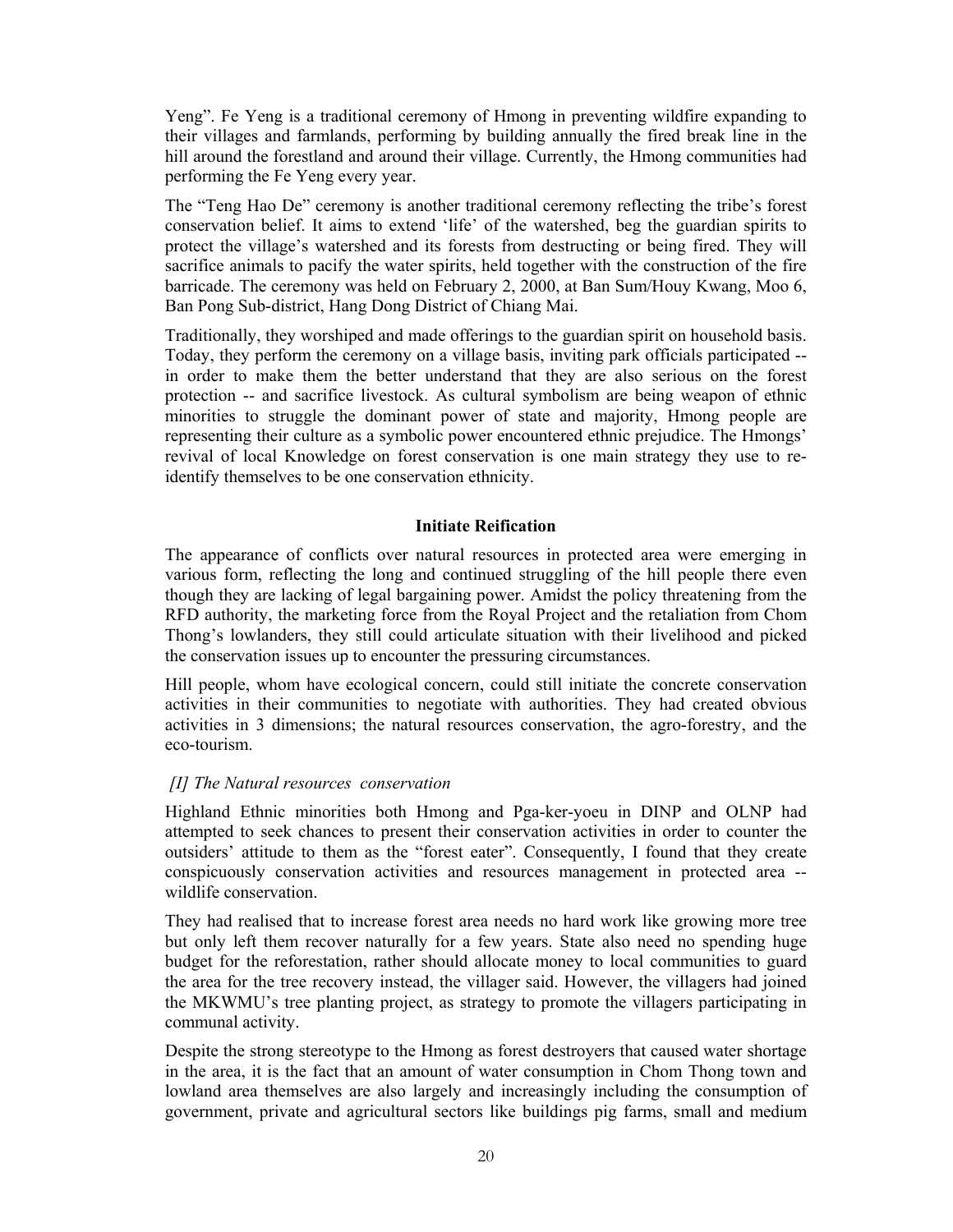factories, market, longan orchards. The water shortage could also a natural factor like El Niño (*Bangkok Post,* 2002). Most of all, there has no exact data available and more research is needed to find out the real major causes of the drought. Thus, the government should conduct the required study in order to provide proven research's data to policy maker in order to prevent the emotion-based decision making.

Apart from the forest conservation activities of the hill people, they had also conduct the wildlife conservation activity too. They had found the DINP's Goral and Seraw Conservation Group in 2001, initiated by a local guide from the KK Hmong villager named Mr.Ying Sae Wa, who had never interested in wildlife conservation before until he one day led the trekking tourists to Kiw Mae Pan trail and found the goral. He later discussed with his friends and the park officials about it more often but the group was established when he was later appointed as the DINP's chief assistant on academic section and invited village headmen and TAO participated.

 *"The remaining population of goral and seraw are little in DINP. They could hardly survive without our protection. We should preserve them to five a chance to our next generation to see them as we see. The park has no enough staffs to do this job, the mission should be done by us.* 

*I with my friends—3 person had led other Hmong people in the village to survey and observing their behaviors. If we could preserve the species, it is not the outside praise that we need but our own pride to the Hmong. And hoping that the notion as wildlife hunter to us would be changed after that,"* (Interview, Mr.Ying Sae Wa, November 4, 2001).

After that, the park had arranged 2 staffs to join the Hmong's activities and provide a car for transportation. Currently, this project receives funding from Northern Thailand Research Fund.

#### *[II] The Agro-ecosystem*

Since an implementation of projects to replace the opium plantation with Arabica coffee in highland area in the begining of the 1970s – conducted by the UN and other several bilateral socio-economic development projects -- Hmong and Pga-ker-yoeu people were encouraged from HAMP, and TN-HDP to grew the coffee on small plots around their villages. But the encouraging received no interest from the villagers, as considering it the "no future" crop. Two decades now, they turned to grow coffee when they see the promising bright market of it.

In 1998, the Integrated Tribal Development Programme [ITDP] had set up the Village Tribal Arabica Coffee Growers Group<sup>15</sup>. The project had applied for the membership of the Fairtrade Labelling Organisations International [FLO]. The cooperative has been a preliminary member for the resent years sending most of its coffee to Japan under the FLO. In 2001, the project had implemented the "Lanna Café" Project in Chiang Mai town to support promoting Thai Arabica coffee (ITDP, nd).

<sup>&</sup>lt;sup>15</sup> The Thai Tribal Highland Arabica Coffee Grower Production and Marketing Project/ Cooperative was established in 1998. In 1999 the ITDP took over the administration and implementation of the Arabica Coffee Project under the Marketing and Credit division of the ITDP. Michael Mann [son of Richard Mann] has been the director for ITDP since 1991 (ITDP, nd.).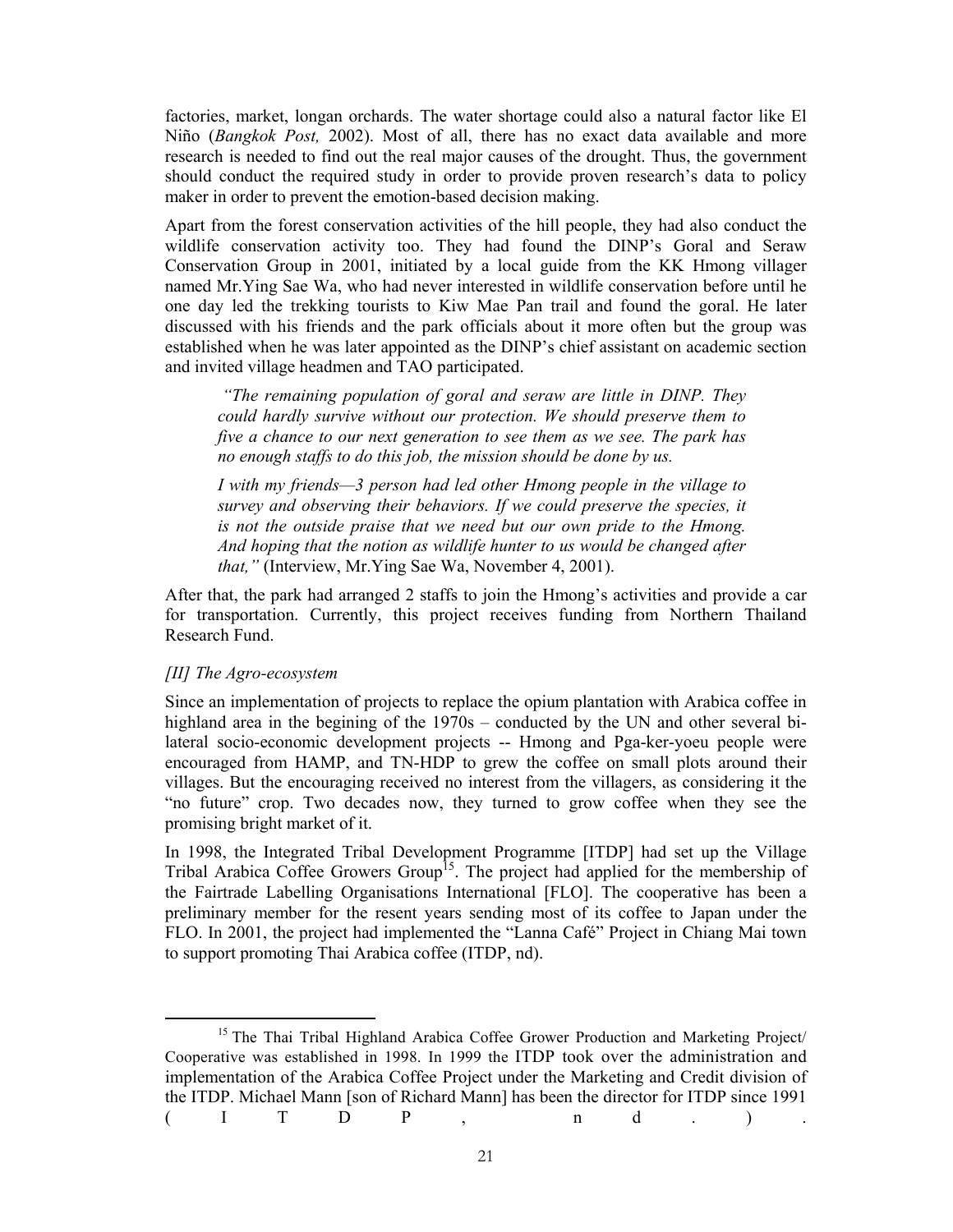The MKL Pga-ker-yoeu Villagers had grew coffee in their 20 rai area [3.2 hectare] for 10 years. Now it expands to be 50 rai  $[8 \text{ hectare}]^{16}$ . They grow coffee mix with other perennial plants and fruits close by the forest tree using an organic farming technique. In 2001, the villager has become a member of the Village Tribal Arabica Coffee Growers Group, sold dry green Arabica to the project 100 kilograms to supply to Lanna Café shop<sup>17</sup>. Now, there are 6 villagers being members of the project. The upland free-chemical coffee growing is an alternative for hill people to integrate their life into the capital market and improve their real economy.

However, villagers have conflict with the NP officials over cropland area in the forest. In case of PM Village, Mr. Duangchan's three household with 8 adults and 3 children, had 8 rai of paddy field and 6 rai of cropping field [2 plots]. It had no fence for the first plot where they plant more than 100 coffee and banana trees near the waterfall and the school. In 2001, the NP officials: Suppression Section had put the "no farmland extention" announcement banner and Mr. Duangchan retorted by pulling up the banner causing the officials cut his banana trees and pulled down all his coffee trees.

For the second plot, the villagers had extended more land about 2 rai and put fence around it. They grew more than 1,000 coffee trees outside the fence and grew 100 persimmon trees -- given by Mae Klang Watershed management Unit [MKWMU] -- cabbages, Akiri, Fineow, banana, sugarcane etc. inside the fence. On Jan 17, 2001, ten suppression park officials had came to inspect the forest condition and found the villager's cropland and reported to their suppression office. the day later, the officials had returned into the area and waited for the owner. They were told by a villager named Mr.Pitak Supalakpitak to meet Mr. Duangchan the crop's owner, but the officials did not go. Moreover, they pulled down all coffee trees. It was estimated to be a damage of  $10,000$  Baht<sup>18</sup>.

The forestry official had strictly ban to forest clearing, they would arrest the villagers immediately when found for the charge of forest intruders.

<sup>16</sup> For academic, coffee yields return 1,000-1,500 kg/rai. For villagers, coffee yields return 6 0 0 - 1 , 0 0 0 k g / r a i . <sup>17</sup> In 2001, Lanna Café bought dry green Arabica coffee 2.6 tons from the members' group, the highest price of coffee is 122 Baht/kg. There are 80 members from 9 villages in 3 northern

provinces; Chiang Mai, Chiang Rai and Mae Hong Son (cf. ITDP, nd.). <sup>18</sup> In this case, Mr. Duangchan gave reasons that; land that was cleared was his former

cropland, he needed to extend more land since 2 plots of land were not sufficient to feed the family members, and he could not find any new place. Thus, he had to keep on cropping in those 2 plots of land, and gave in to quit growing coffee trees in the forest area. The village headman had talked with Mr. Duangchan's family. Mr.Duangchan accepted that he did clear land, but surrender to stop extending more land. The village headman and the leader of Upper Mae Klang Watershed Network Organisation [UMKWN], which established by RFD unit, stated that Mr. Duangchan's family committed wrongly in case of destroying the Park's announcement board. They said that Mr. Duangchan was stubborn and did not believe in anyone's warning. Although, the village headman and the leader of leader of UMKWN Organisation expressed different opinions towards the new land that Mr. Duangchan's family had cleared. The village headman thought that 2 rai of land that was already cleared was possible to make use of. Anyway, no more extension of cropland. For growing coffee trees in the forest could be no longer practised. For further operation, the village headman suggested that the villagers should negotiate with the officials for building the fence around their cropland. He thought that the officials were not too mean. But if they are not allowed, the problem had to arise again. The owner of cropland had to clearly point out where his land located in order to come to final conclusion together. Meanwhile, the leader of UMKWN thought that it was impossible that the forestry officials will allow the villagers to crop on those 2 rai of land because there was a big stump obviously seen, so it was regarded as clearing of the new land.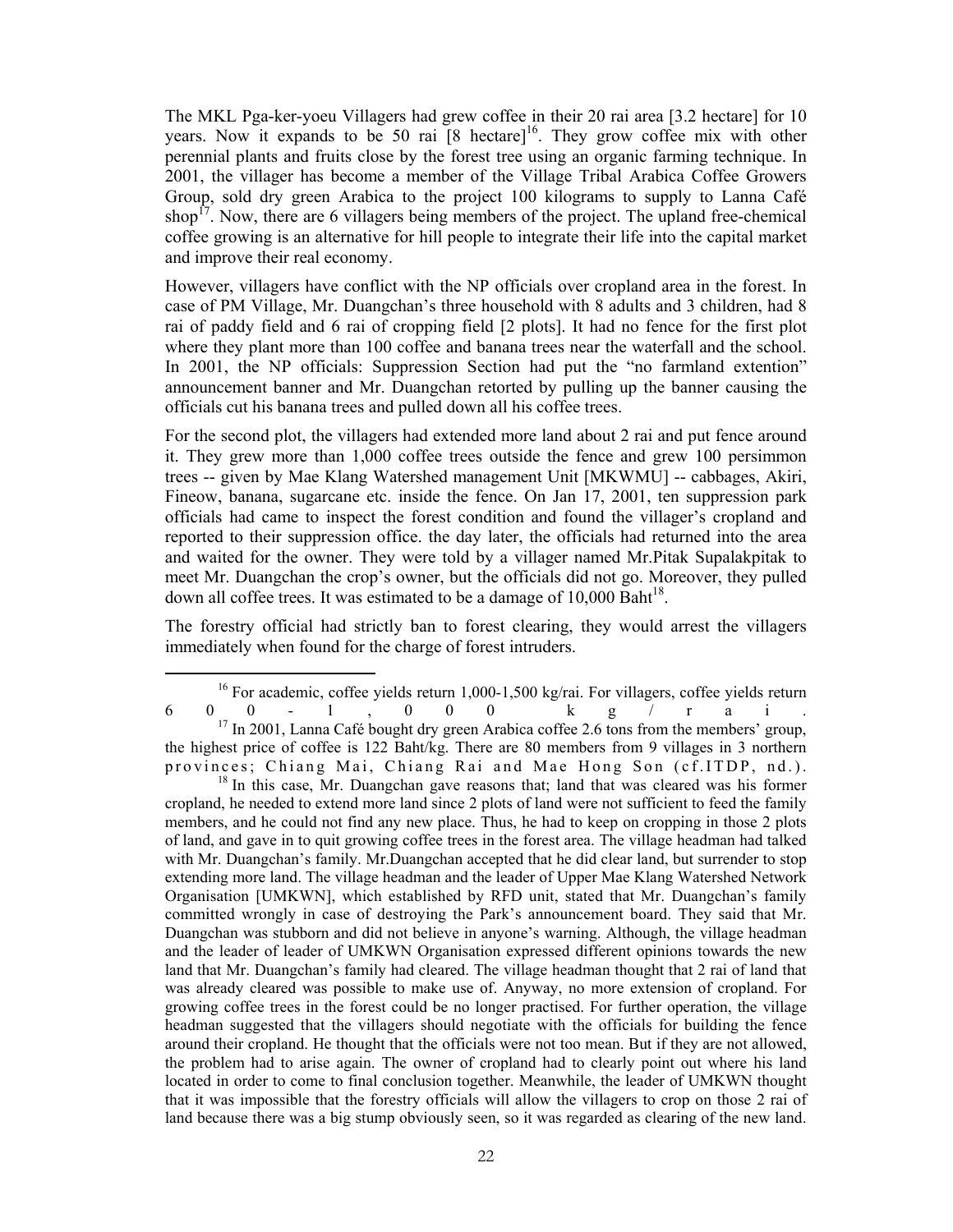In the case, academically, growing coffee tree in the forest area is one kind of an agroforestry concept. And it was initiated by the villagers themselves, the authorities should rather encourage them developing the system instead of strictly suppressing them as it is one compromised way of their living in the forest area. Technically, the villagers need just weed land to grow coffee under big trees as the coffee trees need big trees to provide shade for them. Therefore, the villagers will not cut the big trees down, much better than using slash-and-burn technique to prepare land. However, the highlands' initiated ago-forestry is difficult to practise as the villagers are lacking of legal right in the protected forest.

### *[III] The Eco-tourism*

Amidst the nation-wide promoting of eco-tourism by authorities, the MKL Pga-ker-yoeu villagers had set up the Doi Inthanon Eco-tourism Club  $[DIEC]$ <sup>19</sup> in 1998. The project had started without direct financial support of DINP. It has no committee yet in the first year of the club operating. But the big construction was built in the front area of the community and another houses in the area behind the land's plot of villager.

The villagers had gained income from the accommodation service's charging -- Bt1,500 per night for the 12 person-sized house, Bt1,000 for the six person-sized and Bt300 for the 3 person-sized – and dividend. At the beginning in 2001, the dividend was 5 per cent of total of profit. There has also a return of shares to 5 villagers, valued at 13,250 Baht. Local guides had extra income from their wage and selling local products to tourists.

DIEC is thus a socialised place among villagers themselves and with visitors, where they could exchange information on accommodation, nature, star and bird watching. Moreover, it has played an important role in environmental preservation for community and represented the ethnicity.

Capitalism and market economy has integrated the Hmong into its mechanism, making the tribe's lives relying on commercial and business. The highest income group had earned 300,000 Baht a year before the 1997 economic crisis, by selling their agricultural products to tourists along the road<sup>20</sup>. In the past, they had numbers of handicraft shops along the road leading to the waterfall before closing many of them in 1997 when less tourists appeared due to the crisis.

Today, some shops have returned in the past several years, for selling handicraft products brought from Central Market in Chiang Mai town [*Kaad Luang*]. The park officials want them stop the shops along the road, a major source of their income, for the better look of Doi Inthanon to visitors. However, they had complained to the governor about it and were allowed continuing the shops.

 $19$  In 2001, the DIEC had 3,341.5 [share price was 100 Baht/share], total share money was Bt 334,150. There were 46 shareholders, who were the villagers for 32 people [70%] holding 1,487.5 shares [44% of shares the whole of shares], and the external shareholders for 14 people [30%] holding 1,854 shares [56% of the whole of shares]. One who held the most shares owned 600 shares, 400 shares and 250 shares respectively. Now, there is no sale of more shares, except that there was a transfer of share ownership between some people.

<sup>&</sup>lt;sup>20</sup> Villagers send their good quality products to the Royal Project and sell the under grade products to the tourists passing the village. Although the products of Royal Project are very well known under a name "Doi Kham" [trademark of the Royal Project agricultural products], they cannot determine price of the products but have to let market mechanism do it instead. The price of products is determined by market process. The Royal Project can not determine the product prices b y it self f.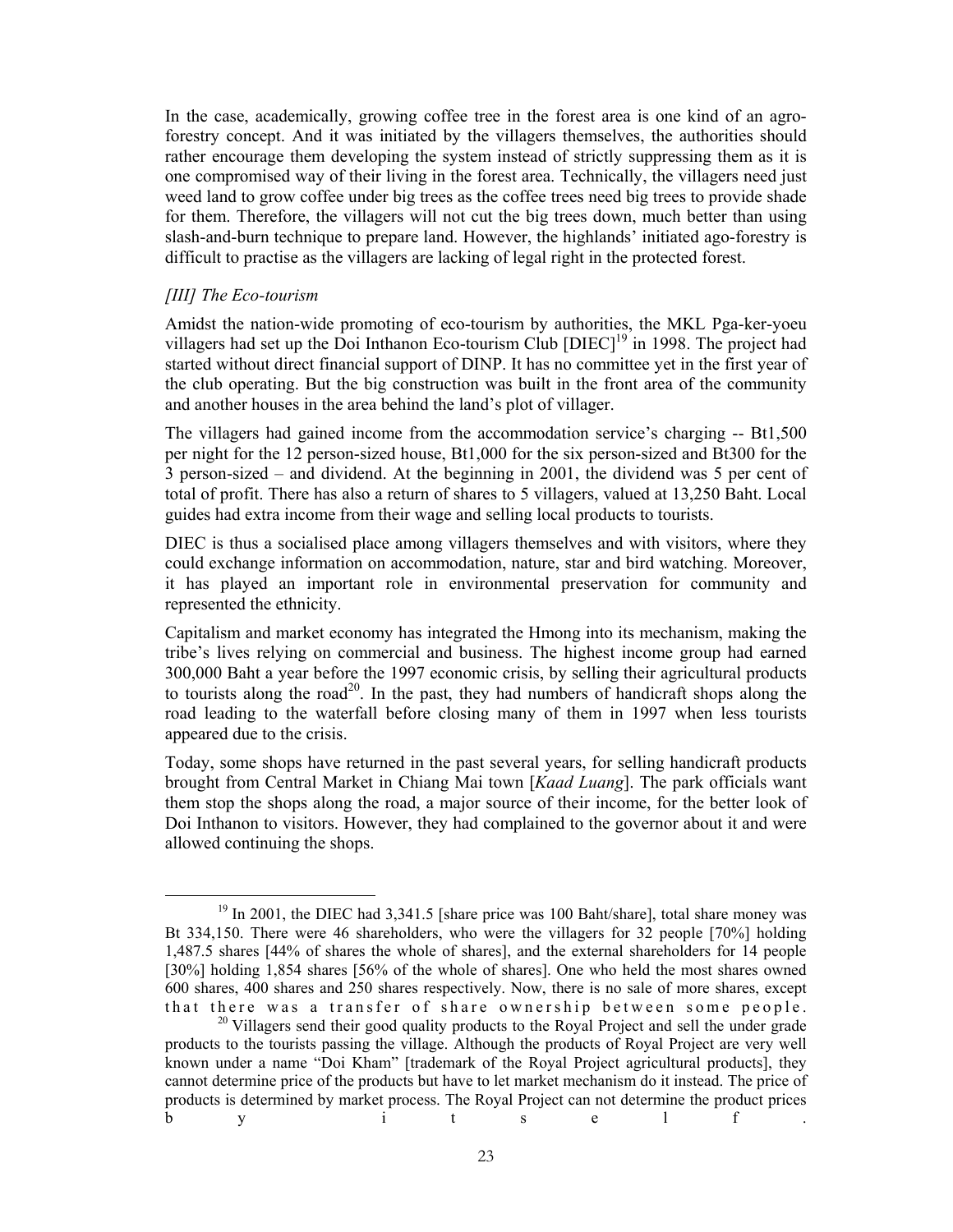The Hmong communities have recently expanded their shops' area, since the first one – where located on the road in the park -- was ran out of space. The expanded area is continued from the first one, strip along the road. The expansion was ban by the park official and later allowed after the stepping in of Chom Thong District's head. The park allowance is likely the trade off – private deal -- between the park and the Hmong in the tourist campsite case; the allowance would be cancelled if the Hmong still continue their opposition to the project. However, the Hmong said they still opposed the project even though could not express it openly (Rojana and Kamon, 2002).

#### **Conclusion**

The conservationists, such as Dhammanaat Foundation and CTWCA with some RFD officials – strongly backed up by the questionable relevant state policies -- have forced continuously and likely endlessly against highland ethnic groups in DINP and OLNP to relocate them out of their settlements. It caused decades-long severe conflict among them, the highlanders and lowlanders over the natural resources management in the parks, especially the watershed area. The lowlanders had accused the highlanders' living in the forest land as the "unsustainable" type of resource utilization and forced them to leave the area for the sake of watershed forest conservation.

Four main arguments of the conflict are the highlanders' practicing of the swidden shifting cultivation, the forest fire issue, the water shortage, and the contamination of agriculture chemicals in water around the watershed area. However, the likely-sound accusation of the lowlanders side – including the lowland residents of Chom Thong district, some of the park officials and the ecological conservation groups – to the highlanders who are ethnic minorities is practically "double standard" and reflecting the serious stereotype to the ethnic minorities.

In contrary, they had never mention to other factors that are also part of the causes to such disaster and phenomena – like constructions of various government agencies including RFD's park offices, the Air Force's radar base on Doi Inthanon's peak and also the aggressive-consumption water users – but instead bolding the highlanders the scapegoat to all impacts resulting from the mistaken development in the area. Meanwhile, the struggling of the highlanders responding to such huge pressure is very interesting as it is more flexible, diversified, showing positive results and likely more sustainable with the real participation of various stakeholders in the complicated resources and ethnic conflicts.

First, at the public level, the highlanders had formed the network – the ATITP which was supported by NGO groups who are working on hill tribe and natural resource management issue like IMPECT, Center for the CONTO – to work out on the key affects to them from the state policies as well as the other structural problems, especially the issues of community rights and local rights to natural resources management.

The network had fighting for the revise of law and policy on forest resource management to include the community rights into them, apparently come out as the drafted Community Forest Bill. The network had joined other alliances like NPF (HEN, NFN and ANCF) and AOP for the legal and policy changes in various means.

The network had also fighting on the race/ethnic discrimination, to change public perception and stereotype to the hill tribes as the non-Thai. To the Hmong, they are likely to work harder over this discrimination as they were long seen badly by public and the lowlanders side as the "primitive", the "forest destroyer", the "force group for revolt to Thai state". They had tried patiently to improve their bad image by presenting the other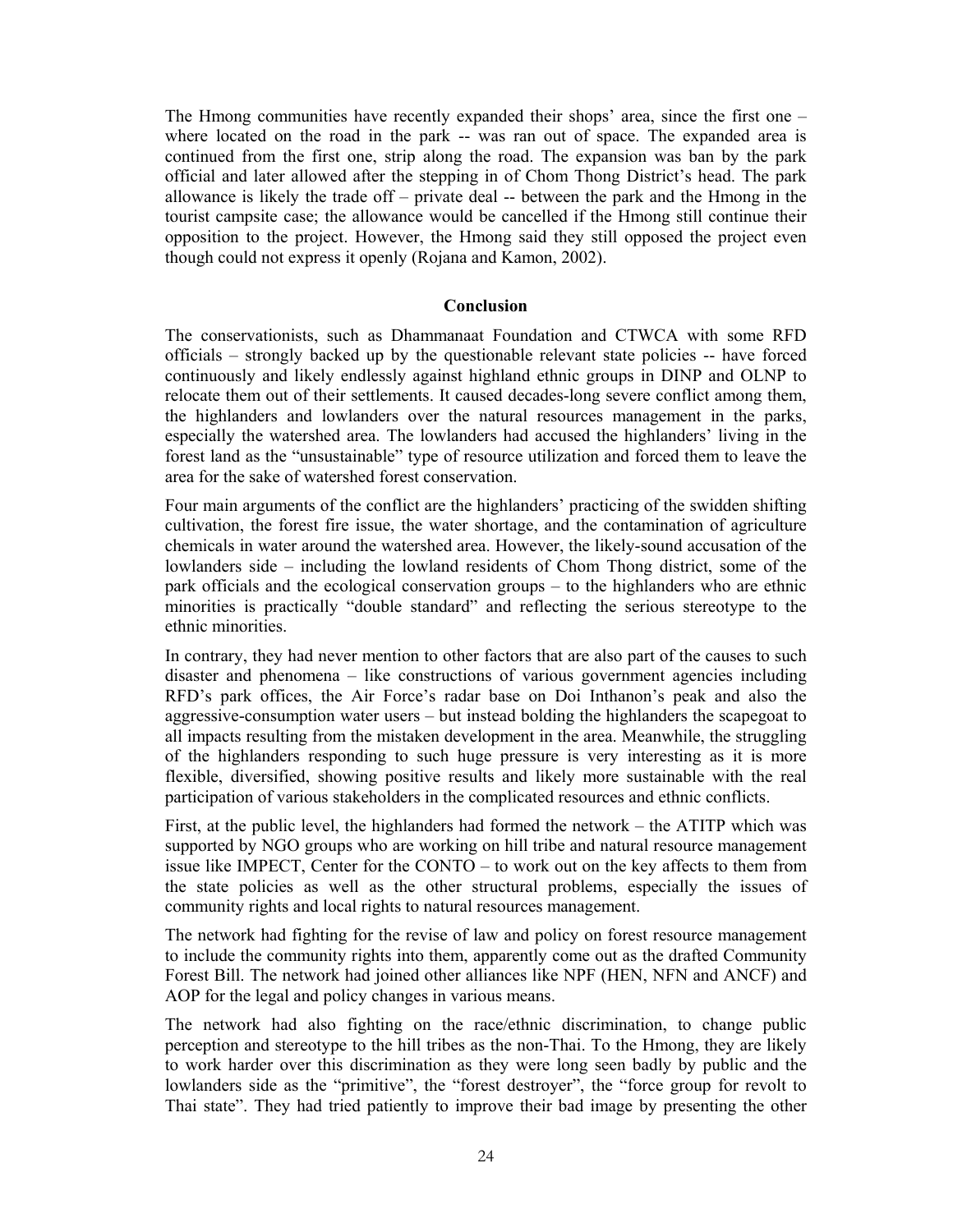side of their identity and insisting they are also Thai with Thai citizenship. Among the new image they expressed to public in the past years during the intensive conflict, they had revived their ethnic identity as the conservation ethnic whose culture, belief and ritual are natively conservation-minded. And they had proven their revival to public through numbers of ritual including the forest firebreak line, tree ordination and *Dong Seng* rituals.

Second, at the local level, the hill people had retaliate and adapted themselves variously and flexibly – amidst the restriction of their rights accessing and utilising to the resources in protected area – in order create their own arena to gain bargaining power in the natural resources management.

In Doi Inthanon area, the hill people had contesting in many ways, based on their past experiences. They had tried to create strategy to negotiate with authorities particularly RFD and the Royal Project for participating in resource management, while waiting for the legal acceptance on community rights which practically the implementation of the Community Forest Act.

The articulation of hill people had preformed several concrete initiation of sustainable development's activities including the 'conservation' fields that they have chosen to reconstruct the arena for negotiate outsiders. Their conservation fields are consisted of three dimensions that involve to each other; the natural resources conservation, the agoforestry and the eco-tourism. To the natural conservation dimension, the Hmong had established the Goral and Seraw Conservation Group and run the research project with DINP. To the ago-forestry dimension, the Pga-ker-yoeu had improved their tradition agricultural practice into the agro-forestry system, which hear the environmental sound and highlanders' economy. To the eco-tourism dimension, the Pga-Ker-Yoeu had set up and run the eco-tourism project in park area.

The legitimacy rights for resources management as contesting terrain is still continuing together with the competition, between interest groups, in protected area. As the difference between the property concepts based on communal land and private land has causes a great conflict on natural resource management between the villagers and the state. In this case, I suggests that if individual rights of ownership are given to the villagers, it might lead them to sell out the land's plots and have no land in the end, due to their debt situation and the strong current of capitalism and free market. Therefore, the government should not give the individual rights ownership, but the community right ownership instead. Then, the land would belong to no particular one but the whole community while they still have authority to manage the forest and land resources with hardly possibility to sell out the land. The suggestion is not to stick to a particular right of ownership provided but merge all of them together – the individual right, the state right and the community right ownership – which should function more to the reality of the society at moment.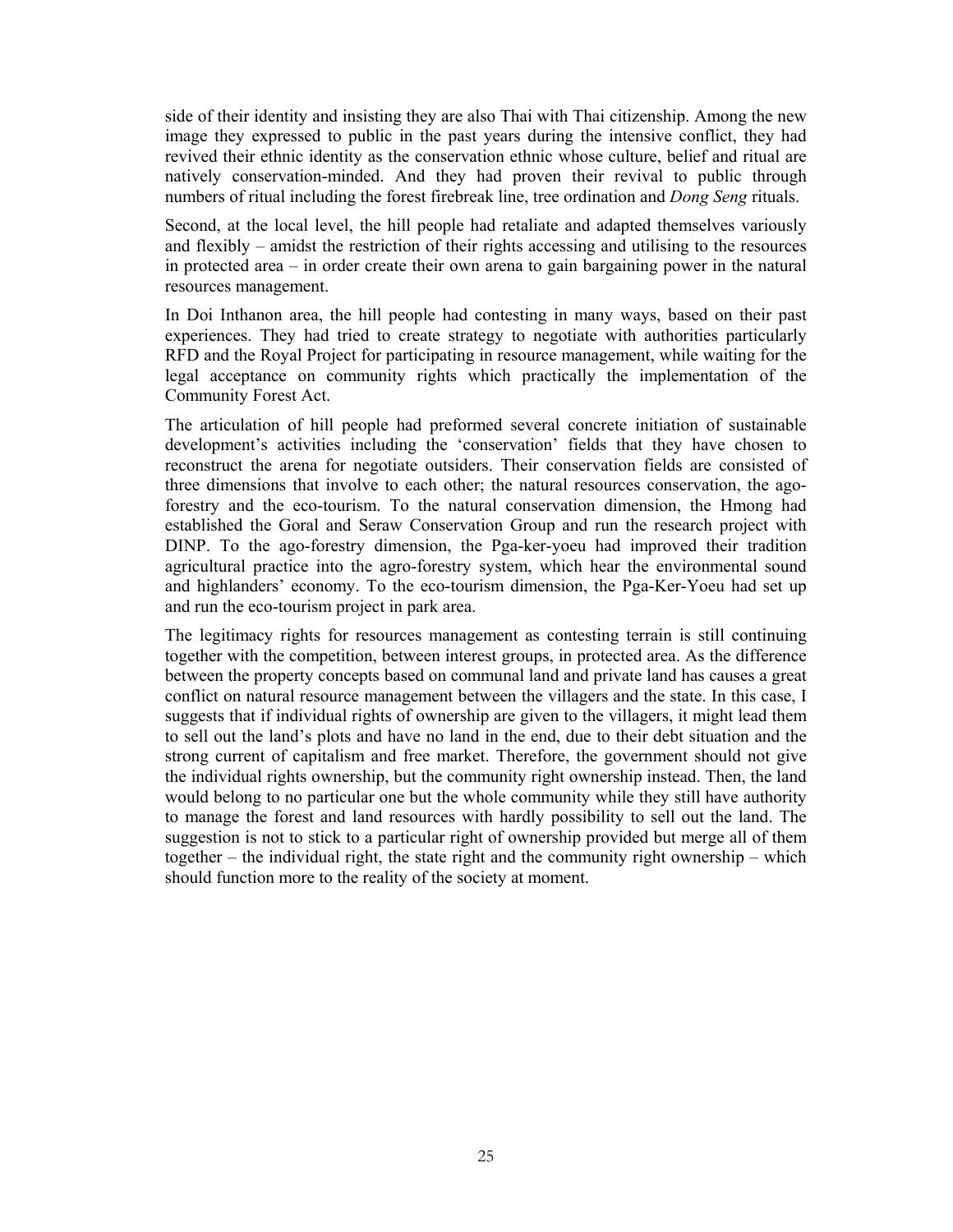#### **Abbreviations**

|                | $V$ illa $g$ ess: |  |  |  |  |  |  |  |  |  |  |  |  |  |  |                           |  |  |
|----------------|-------------------|--|--|--|--|--|--|--|--|--|--|--|--|--|--|---------------------------|--|--|
| KK             |                   |  |  |  |  |  |  |  |  |  |  |  |  |  |  | Khun Klang Village        |  |  |
| KW <sup></sup> |                   |  |  |  |  |  |  |  |  |  |  |  |  |  |  | Khun Wang Village         |  |  |
| MKL.           |                   |  |  |  |  |  |  |  |  |  |  |  |  |  |  | Mae Klang Luang Village   |  |  |
| <b>PK</b>      |                   |  |  |  |  |  |  |  |  |  |  |  |  |  |  | Pa Kluay village          |  |  |
| <b>PM</b>      |                   |  |  |  |  |  |  |  |  |  |  |  |  |  |  | P h a M o n V i l l a g e |  |  |

- **B i l a t e r a l a n d G o v e r n m e n t A g e n c i e s :**  BAAC Bank for Agriculture and Agricultural Cooperative<br>
Doilnthanon National Park Do i In than on National Park DPKNP D oi P h u k a - D oi P a d a e n g N a t i o n a l P a r k FFCU For e st Fire Control Unit HAMP Highland Agriculture and Marketing Programme IRP I n t h a n o n R o y a l P r o j e c t KWWMU K hun W ang W at ershed Management Unit MKWMU Mae Klang Watershed Management Unit NESDB National Economic and Social Development Board RFD R o y a l F o r e s t D e p a r t m e n t TAT T o u r i s m A u t h o r i t y o f T h a i l a n d TN-HDP Thai-Norwegian Church Aid Highland Development Project
- **N e t w o r k s a n d O r g a n i s a t i o n s :**  AOP A s s e m b l y o f t h e P o o r ATITP Assembly of Thai Indigenous and Tribal People CONTO Center for the Coordination of Non-government Tribal D e v e l o p m e n t O r g a n i s a t i o n s CTWCA Chom Thong Watershed Conservation Association DIEC D oi I n t h a n on E c o - t ou r i s m C l u b HEN H m o n g E n v i r o n m e n t a l N e t w o r k ITDP I n t e g r a t e d T r i b a l D e v e l o p m e n t P r o g r a m m e NCFN N orthern Community Forestry Network NDF N o r t h e r n D e v e l o p m e n t F o u n d a t i o n NFA N o r t h e r n F a r m e r s ' A l l i a n c e NFN N o r t h e r n F a r m e r ' N e t w o r k NPF N or thern P e a sants F e deration TAO Tambon Administration Organisation UMKWN Upper Mae Klang Watershed Network Organisation

#### **Acknowledgements**

I am particularly grateful to Dr.Anan Ganjanapan for his guidance and encouraging me to field research throughout a year. I would like to thank my friends, Kamon Sukin and Achara Sukdham for their editorial help and preparing my manuscripts and reports.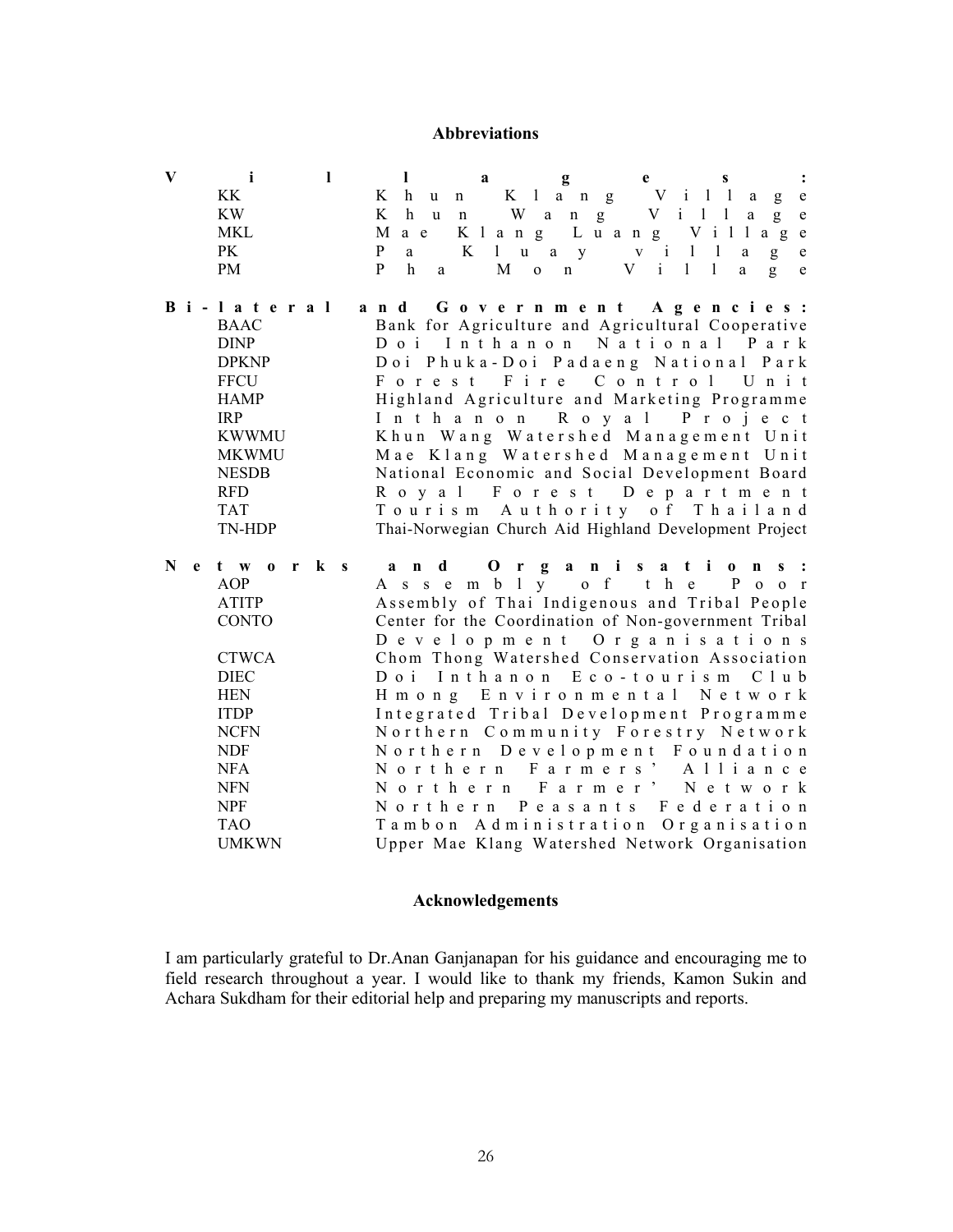

*Villages site in Chom Thong Watershed area*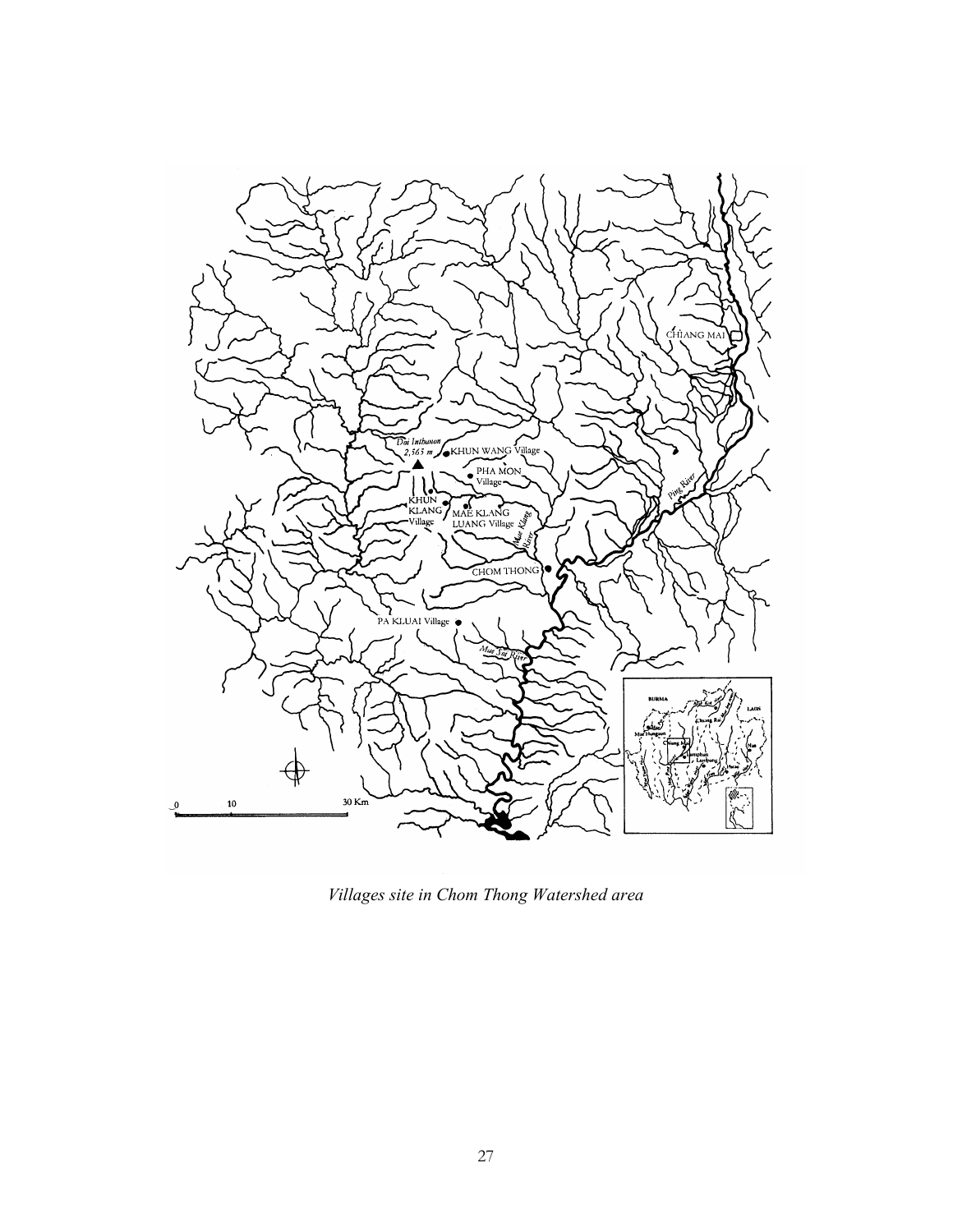# **References Cited**

Anan Ganjanapan

1987-88 "Editorial," *Social Science (CMU)* 8 (2): & 9 (1-2): 1-3. (in Thai)

2000 *Local Control of Land and Forest: Cultural Dimensions of Resource Management in Northern Thailand.* Chiang Mai: Regional Center for Social Science and Sustainable Development Faculty of Social Sciences, Chiang Mai University.

Assembly of Academics for the Poor, The Center for Ethnicity and Development, Wildlife Fund of Thailand, NFN, and NGO-COD

- 1998 "A Report on the Situation of Forest Fire in Doi Inthanon National Park  $(K.m. 33<sup>rd</sup>-34<sup>th</sup>)$ , March 26-27, 1998 and Pang Daeng People Arrested (Pa Long, Lahu, Lisu and lowlanders), a Case of Chiang Dao Forest, March 26, 1998," A Report submitted to Prime Minister, Chuan Lekpai. (Unpublished manuscript, in Thai)
- Boonta Seubpradit and Atchara Rakyutitham (eds.)
	- 1999 *3 Decade of Community Forestry among Confusion of Thai Society.* Chiang Mai: Northern Development Foundation. (in Thai)
- Chaianan Samuthwanich and Kusuma Sanitwong Na Ayuthaya
	- 1992 *Environment and Security: State security and Non Security of people.* Bangkok: Institute of Security Studies and International, Political Science Faculty, Chulalongkorn University. (in Thai)
- Chayan Vaddhanaphuti and Karan Aquino
	- 1999 "Citizenship and Forest Policy in the North of Thailand," [Chiang Mai: Ethnic Studies Network and Northern Development Foundation] (Special Round Table 7<sup>th</sup> International Thai Stusies Conference "Thailand: A Civil Society?" Unpublished manuscript, Amsterdam, The Netherlands, July 6, 1999)
- Chom Thong District Agricultural Office
	- 2002 "Table of Longan Orchard areas in Chom Thong District in 2002" Unpublished Sheet. (Unpublished manuscript, in Thai)
- Dhammanaat Foundation
	- 1997 *Mae Soi, Mae Tim, and Mae Pok Watershed reforestation and Conservation Project, Mae Soi Sub-district, Chom Thong District, Chiang Mai Province.* Chiang Mai: Dhammanaat Foundation. (in Thai)
- Hayami, Yoko
	- 2000 "Challenges to Community Rights in the Hill Forests: State Policy and Local Contradictions a Karen Case," *Tai Culture* 5 (2): 104-131.
- Hmong Environmental Network
	- 1999 "Action Plan for Resource Management by Community Organisations, Community Organisation's Capacity Construction for Sustainable Resource and Environment Management," Project proposed to Social Investment Fund, The Government Savings Bank. (Unpublished manuscript, in Thai)
- Integrated Tribal Development Programme
	- nd. "Integrated Tribal Development Programme, Thai Tribal Arabica Coffee
- Production and Marketing Project/cooperative," (Unpublished manuscript). Johnson, Craig and Timothy Forsyth
	- 2002 "In In the Eyes of the State: Negotiating a "Rights-Based Approach" to Forest Conservation in Thailand," *World Development* 30 (9): 1591-1605.
- Kaae, Berit C. and Anny Toftkaer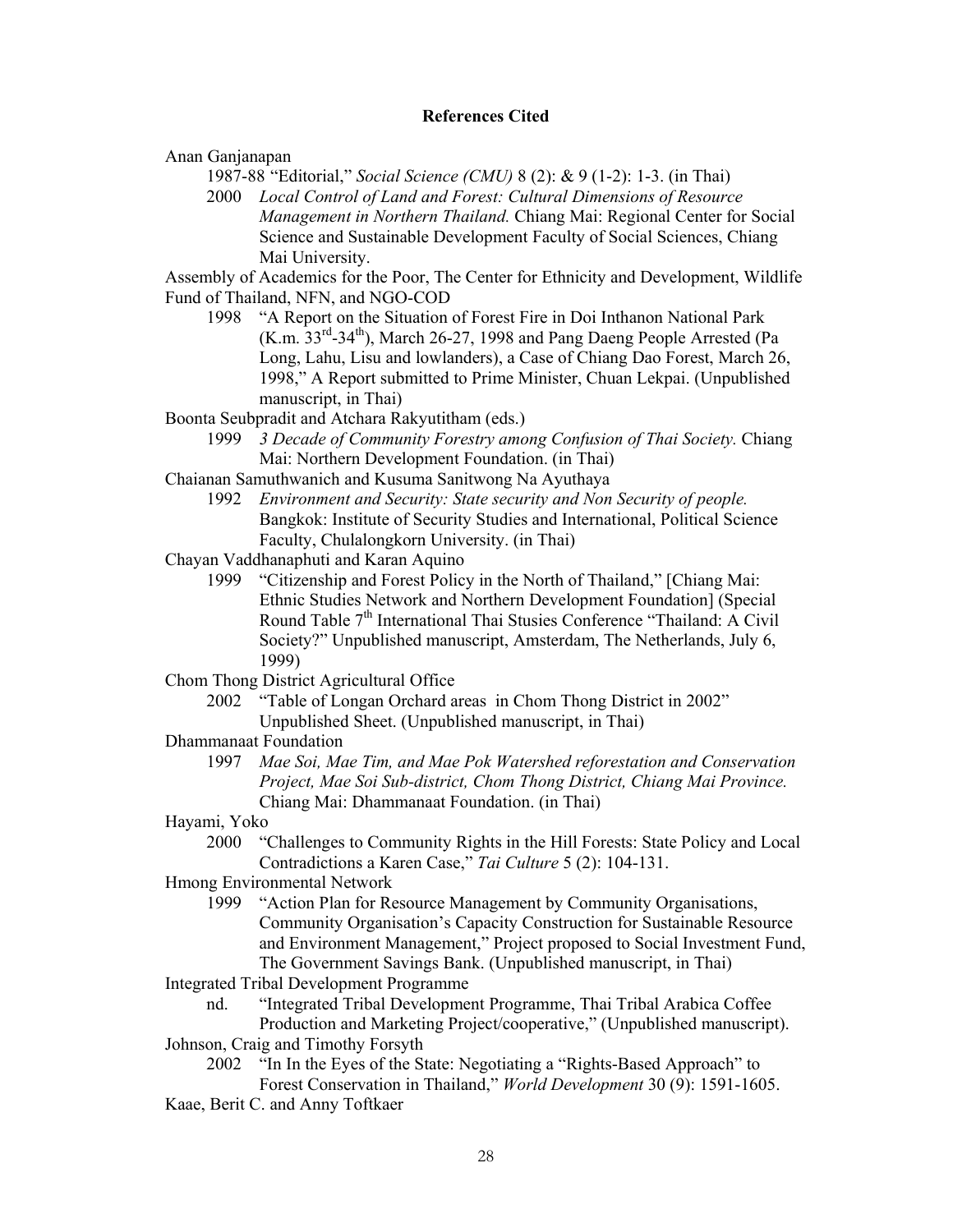2001 "Tourism and the Doi Inthanon National Park," in Ebbe Poulsen et al (eds.) **Forest in Culture - Culture in Forest Perspectives.** Tjele, Denmark: Research Centre on Forest and People in Thailand, Denish Institute of Agricultural Sciences, Research Centre Foulum, international Unit. (pp.177- 211)

Khajadpai Burutpattana

1990 *Hill Tribes.* Bangkok: Paepittaya Publishing. (in Thai)

- Kwan-Isara Chatvanichkul
	- 2000 "Hmong Community Rights: The Jom Thong Conflict," *Tai Culture* 5 (2): 165-168.
- Lee, Gary Y.
	- 1987 "Politic of Ethnic Minorities in Thailand: From Hmong Vision," A Paper Presented to the International Conference on Thai Studies, The Australian National University, Canberra, 3-6 July, 1987.

Lohmann, Larry

- 1998 "Notes from a discussion among M.R. Smansanid Svasti, Dr. Pat Wolseley, Larry Lohmann, Shepherd's Bush," (Unpublished manuscript)
- 1999 "Forest Cleansing: Racial Oppression in Scientific Nature Conservation," *The Corner House* No. 13
- Malee Traisawasdichai

1999 "Hilltribes take woes to Denmark," *The Nation* [Dec 7, 1999]

- McKinnon, John
	- 1987 "Resettlement and the Three Ugly Step-Sisters Security, Opium and Land Degradation: a Question of Survival for the Highlanders of Thailand," A Paper Presented to the International Conference on Thai Studies, The Australian National University, Canberra, 3-6 July, 1987.
- Monthly Manager Magazine
	- 1992 "Events in Doi Inthanon" *Monthly Manager Magazine* 9 (102): 38-40. (in Thai)
- Nithi Aewsriwong
	- 2002 "Community Forestry: Confusion and Attitude," *Mathichon* 25 (8788): 6 [April 1, 2002] (in Thai)
- Northern Development Foundation
	- 1999 *The Concealed Murder on the Way towards Conservation: The Fate of Local Community and Forest in the Tide of Conservation.* Chiang Mai: B.S. Printing. (in Thai)
	- 2001 "Seminar report paper (draft)" [Chiang Mai: NDF, et al.] ("International Seminar "Watershed Management and Protected forest Management: Principle and practice" March 23-26, 2001 International Center, Chiang Mai University). (Unpublished manuscript, in Thai)

Novib

- 2001 "Progress Report, Northern Development Foundation (NDF) October 2000- September 2001," (Unpublished manuscript)
- Pinkaew Luangaramsri
	- 1999a "Community Forestry Movement and Challenges Forest Management of Thai State," in Boonta Seubpradit and Atchara Rakyutitham (eds.) *3 Decade of Community Forestry among Confusion of Thai Society.* Chiang Mai: Northern Development Foundation. (in Thai)
	- 1999b "On the Discourse of Hill Tribes" *Social Sciences (CMU)* 11: 1 (in Thai)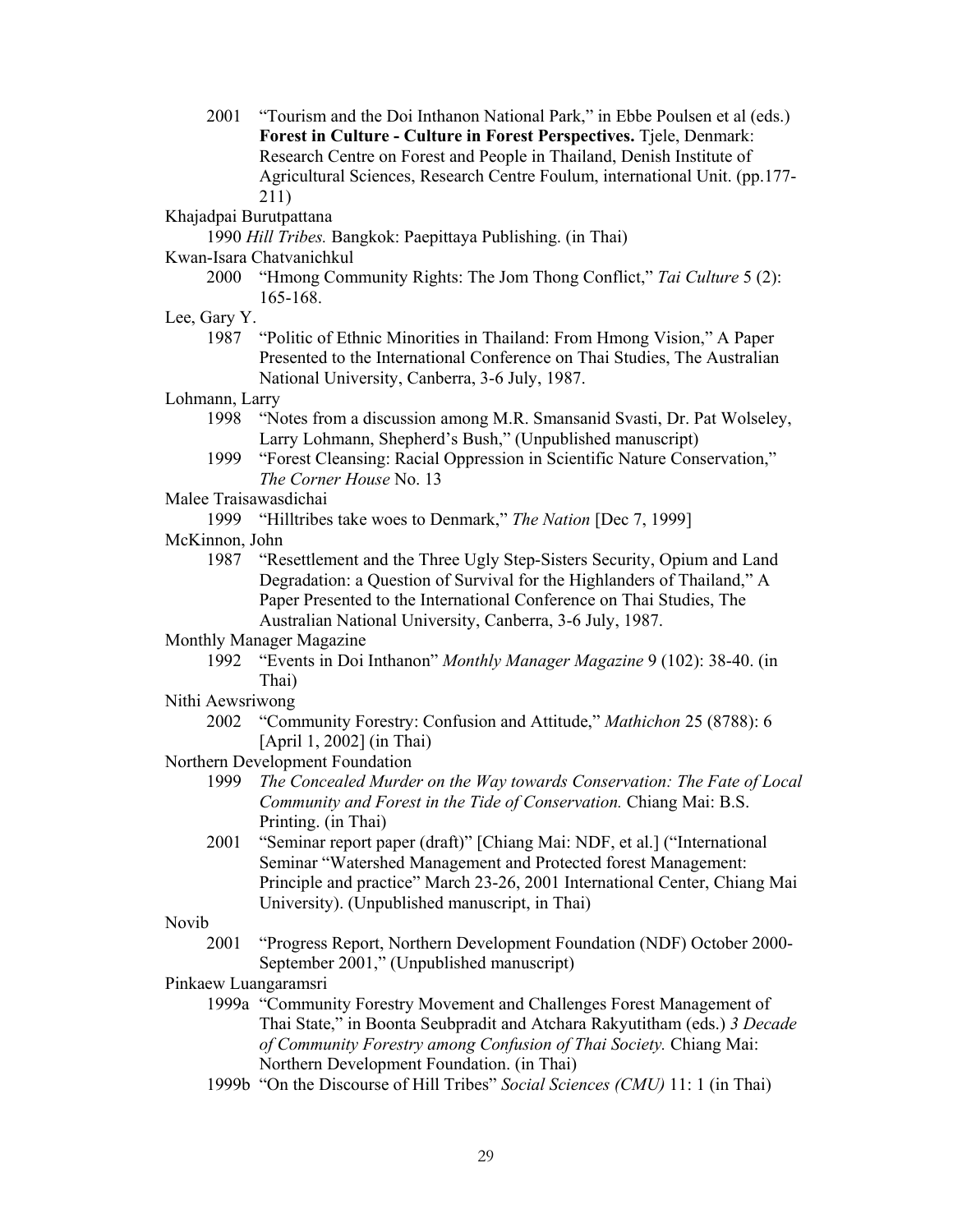- 1999c "The Ambiguity of "Watershed": The Politics of People and Conservation in Northern Thailand, A Case Study of The Chiang Mai Conflict" in Marcus Colchester and Christian Erni (eds.) *Indigenous Peoples and Protected Areas in South and Southeast Asia.* Principles to Practice Proceedings of the Conference at Kundasang, Sabah, Malaysia, Dec 14-18, 1998 Copenhagen: IWGIA Document No. 97.
- 2001 *Redefining Nature: Karen Ecological Knowledge and the Challenge to the Modern Conservation Paradigm.* Chennai: Earthworm Books and RCSD, CMU.
- Reichel-Dolmatoff, G.
	- 1976 "Cosmology as Ecological Analysis: A View from the Rain Forest," *Man (N.S.)* 2: 307-318.
- Rojana Ansiri and Kamon Sukin
	- 2002 "Nice Place for a Campsite," *The Nation* 27 (49855): 8A (Spacial) [Wednesday, October 23, 2002]
- Royal Forest Department
	- 2001 "Development Participation for National Park's Sustainable Management Pilot Project," (Unpublished manuscript, in Thai)
- Saneh Jamarik and Yos Santasombat (eds.)
	- 1994 *Community Forestry in Thailand.* Vol. 1. Bangkok: Local Development Institute. (in Thai)
- Sanitsuda Ekachai
	- 2002 "Keeping the hill people down, Suppression in Thailand's policy towards highlanders," *Bangkok Post* [July 23, 2002]
- Secretariat Division of Ministry of Agriculture and Agricultural Cooperative
	- 2000 *Yearly Report in 1999 of Government agencies and Government Enterprises for Support the Royal Project's work.* Chiang Mai: Planing Section, Highland Development General Office, Secretariat Division of Ministry of Agriculture and Agricultural Cooperative. (in Thai)

## Sirisak MeeMay

- 1994 'Role of the Non-Government Organisations in People's Participation on the Forest Resources Conservation: A Case Study of the Dhammanaat Foundation, Chom Thong District, Chiang Mai,' Unpublished Master Thesis (Political Science), Chiang Mai University.
- Subin Khuenkaew and Cheewin Sattha
	- 2002 "PM reminded to keep promises, Minosters assigned to look into demands," *Bangkok Post* [March 14, 2002], p. 4.
- Suradej Yangsaeng
	- 2001 "Community Voices: This is Like Dying While Still Alive," *Watershed* 6 (2): 43-47.
- Tapp, Nicholas
	- 1989 *Sovereignty and Rebellion: The White Hmong of Northern Thailand.* Singapore: Oxford University Press.
- Thai Hmong and allegiance
	- 2001 "Letter case Nakhorn Chiang Rai newspaper alleged Thai Hmong,"
	- (Unpublished manuscript, in thai)
- Thailand Development Research Institute
	- 1997 *Knowledge Synthesis: Doi Inthanon National Park.* Bangkok: Royal Forestry Department.
- The Uplands Program